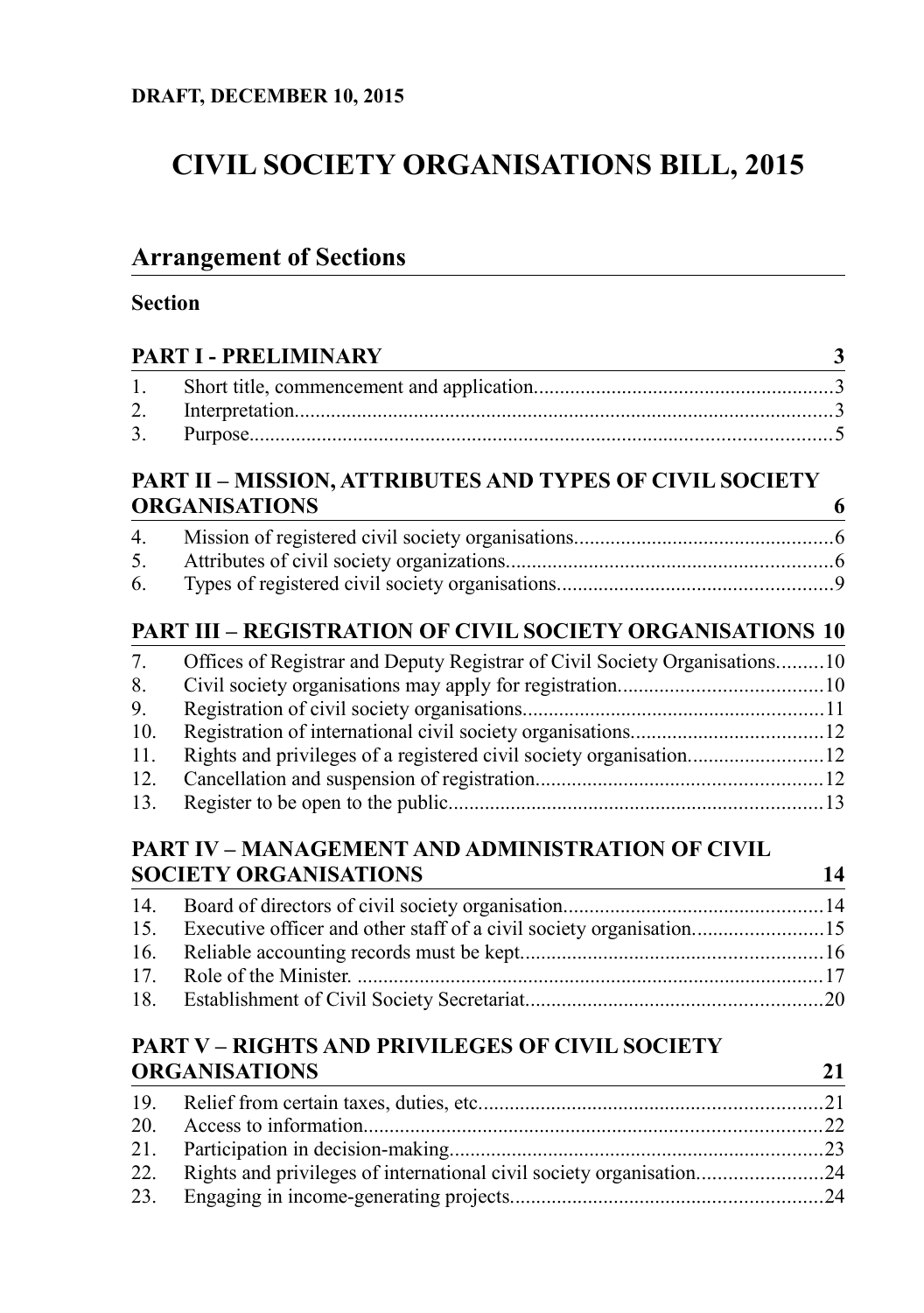|     | <b>PART VI – ESTABLISHMENT OF BAHAMAS CIVIL SOCIETY</b>        |    |
|-----|----------------------------------------------------------------|----|
|     | UNITED AND CIVIL SOCIETY SECRETARIAT                           | 24 |
| 25. |                                                                |    |
| 26. |                                                                | 25 |
| 27. |                                                                |    |
| 28. |                                                                |    |
| 29. | Functions, duties and powers of Bahamas Civil Society United26 |    |
| 30. |                                                                |    |
|     | <b>PART VII - MISCELLANEOUS</b>                                | 28 |
| 31. |                                                                |    |
|     |                                                                |    |
|     |                                                                |    |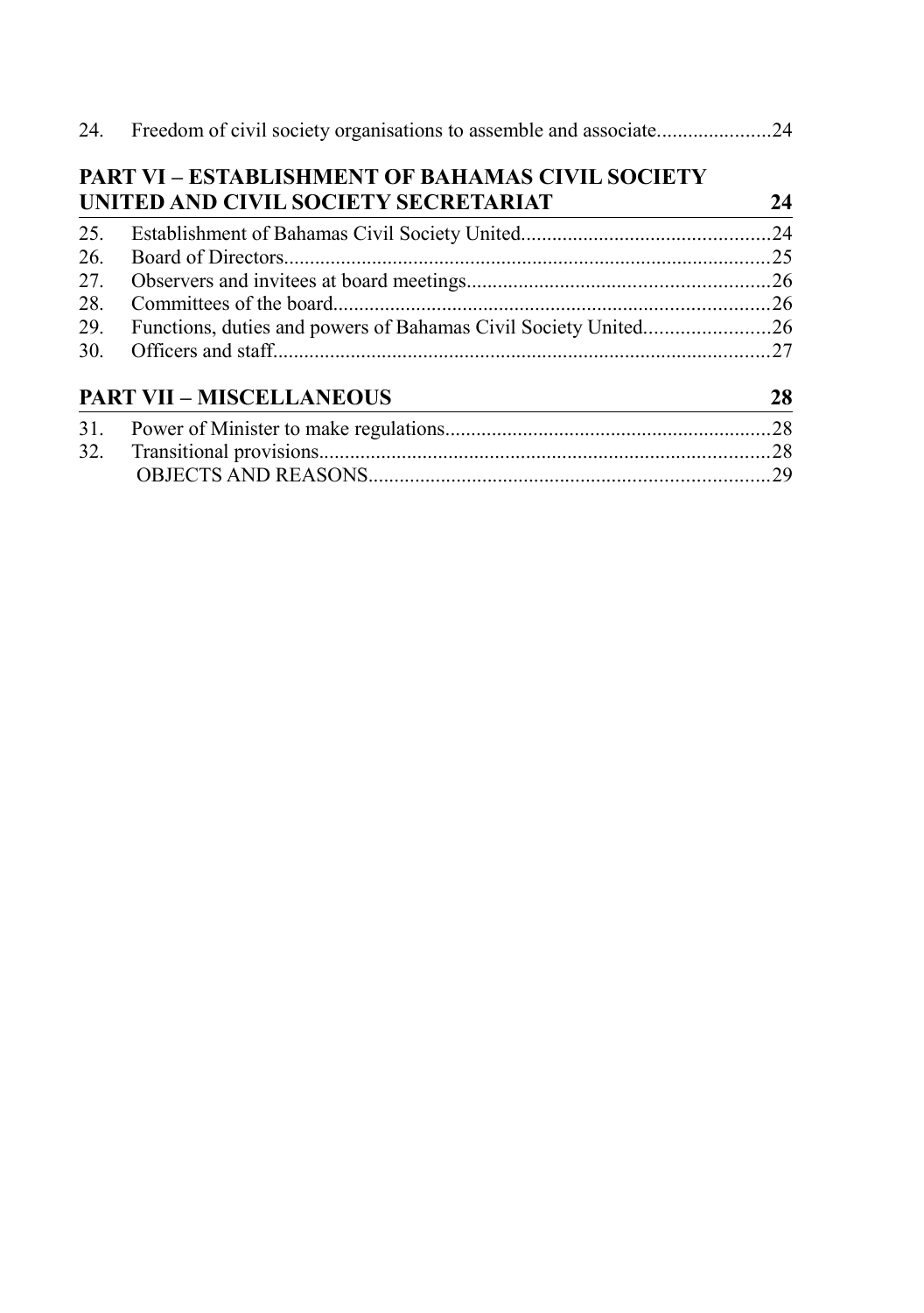

## **CIVIL SOCIETY ORGANISATIONS BILL, 2015**

## **A BILL FOR AN ACT TO PROVIDE FOR THE RECOGNITION, REGISTRATION AND REGULATION OF CIVIL SOCIETY ORGANISATIONS; TO PROMOTE AND ENCOURAGE THE DEVELOPMENT OF CIVIL SOCIETY ORGANISATIONS AND TO CREATE TRANSPARENCY AND ACCOUNTABILITY IN THEIR OPERATIONS; TO ESTABLISH MINIMUM STANDARDS TO BE OBSERVED BY CIVIL SOCIETY ORGANISATIONS AND FOR CONNECTED PURPOSES.**

## **Enacted by the Parliament of The Bahamas**

## <span id="page-2-2"></span>**PART I - PRELIMINARY**

#### **1. Short title, commencement and application.**

- <span id="page-2-1"></span>(1) This Act may be cited as the Civil Society Organisations Act, 2015.
- (2) This Act shall come into operation on such date as the Minister may appoint by notice published in the Gazette.
- (3) This Act applies to the whole of The Bahamas.

#### **2. Interpretation.**

<span id="page-2-0"></span>In this Act, unless the contrary intention appears —

**"auditor"** means a person who—

- (a) examines and reports on financial statements or accounts;
- (b) is a professionally qualified accountant licensed to practice under the Public Accountants Act (*Ch. 364)*;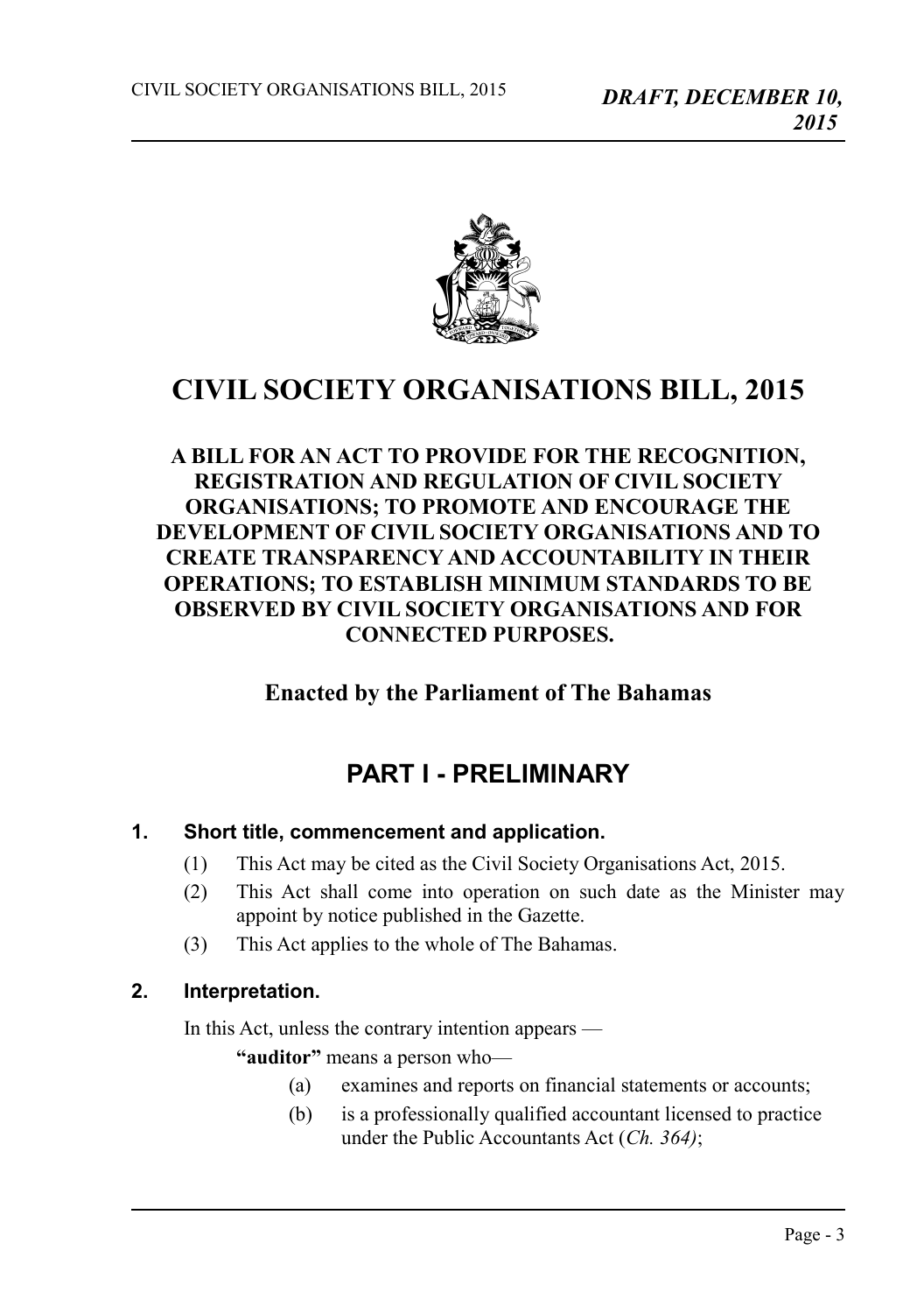- **"Bahamas Civil Society United"** or **"BCSU"** means the umbrella organisation or apex body established by section 25;
- **"board of directors"** means the board of directors, or equivalent committee or governing body of persons, responsible for the management and control of a civil society organisation;
- **"Bye-laws"** means Bye-laws of a civil society organisation governing its internal regulation;
- **"civil society organisation"** means an organisation having the mission and attributes referred to in section 4;
- **"Constitution"** means the Constitution of the Commonwealth of The Bahamas;
- **"core principles"** means the fundamental values of a civil society organisation, reflected in its mission and consistent with and adhering to the principles and human rights enshrined and accorded  $in -$ 
	- (a) the Constitution;
	- (b) the United Nations International Bill of Human Rights comprising —
		- (i) the Universal Declaration of Human Rights, adopted in 1948;
		- (ii) the International Covenant on Civil and Political Rights, adopted in 1966;
		- (iii) the International Covenant on Economic, Social and Cultural Rights, adopted in 1966;
	- (c) all international and regional human rights treaties to which The Bahamas is a party;
- **"financial year"** means the period used by a civil society organisation registered under section 6 to estimate its annual revenue and expenditure;
- **"founding documents"** means the documents by which a civil society organisation is established and governed including but not limited to one or more of —
	- (a) a memorandum and articles of association;
	- (b) a charter;
	- (c) Bye-laws;
- **"Government"** means the Government of the Commonwealth of The Bahamas;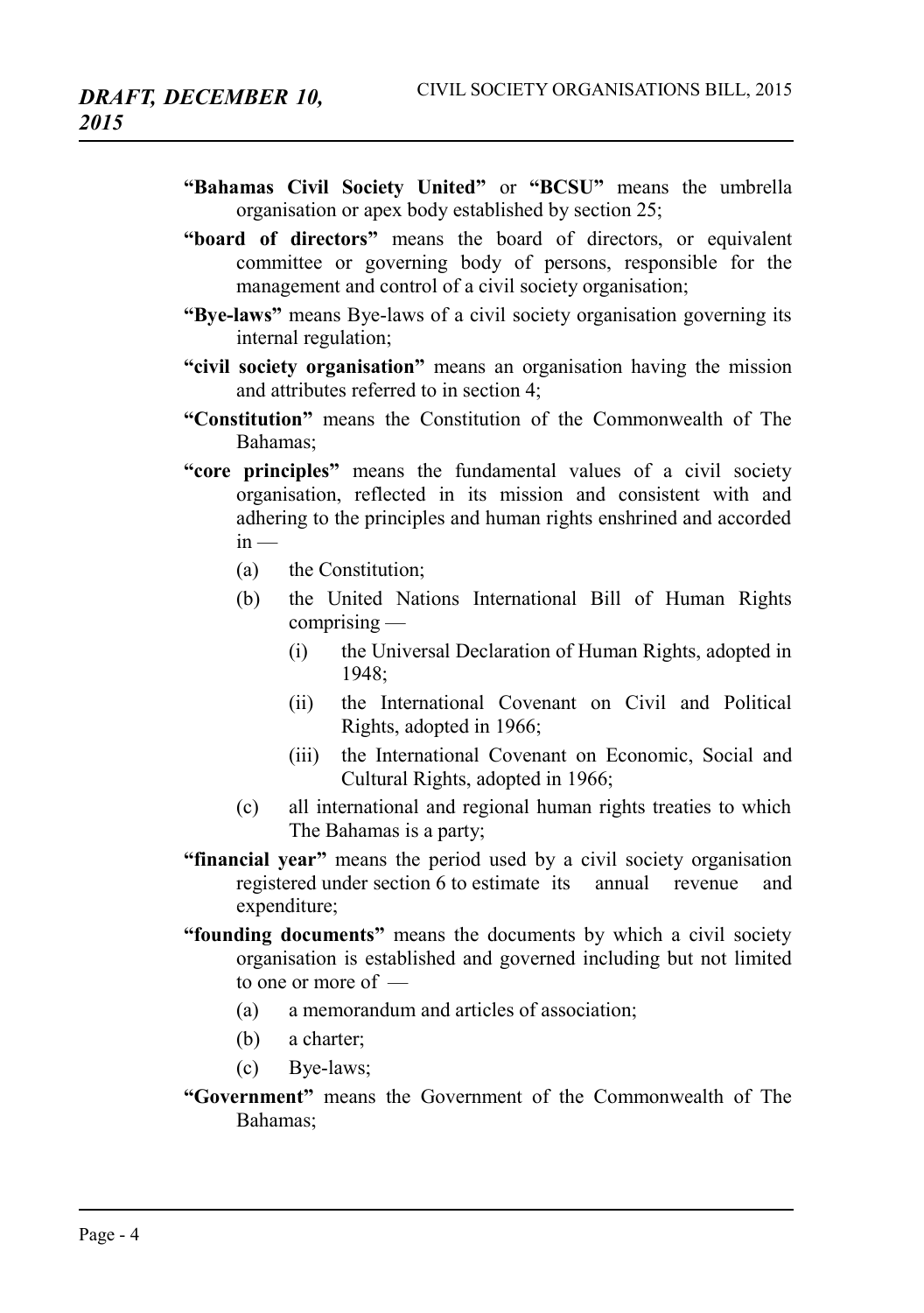- **"Government entity"** means a ministry, department, statutory body, agency, local government council, or other entity of or controlled by the Government;
- **"Minister"** means the Minister responsible for civil society organisations registered or operating within The Bahamas;
- **"organisation"** includes
	- (a) a company or other body corporate;
	- (b) an unincorporated association;
	- (c) a foundation;
	- (d) any group or body of persons formed to pursue a common cause or shared interests or values;
- "**public**" means one or more natural or legal persons;
- **"register"** means the register of civil society organisations referred to in section 13; and
- **"Registrar"** means the Registrar, or Deputy Registrar, of Civil Society Organisations referred to in section 7;
- **"sustainable human development"** means a programme of activities referred to in section  $5(2)$  carried out by a civil society organisation in The Bahamas.

## **3. Purpose.**

<span id="page-4-0"></span>The purpose of this Act is to provide a national regulatory framework for —

- (a) the recognition of civil society organisations in The Bahamas and the role they play in the sustainable development of its people, environment, culture and traditions;
- (b) public accountability and public participation, through civil society organisations, in the decision-making processes in matters affecting or relating to sustainable development and, in particular, environmental sustainability in The Bahamas;
- (c) tripartite partnership, through the mediation of civil society organisations, between the Government, the private sector and the people on all matters affecting, or likely to affect, the well-being, circumstances or prospects of Bahamian society or a sector of Bahamian society.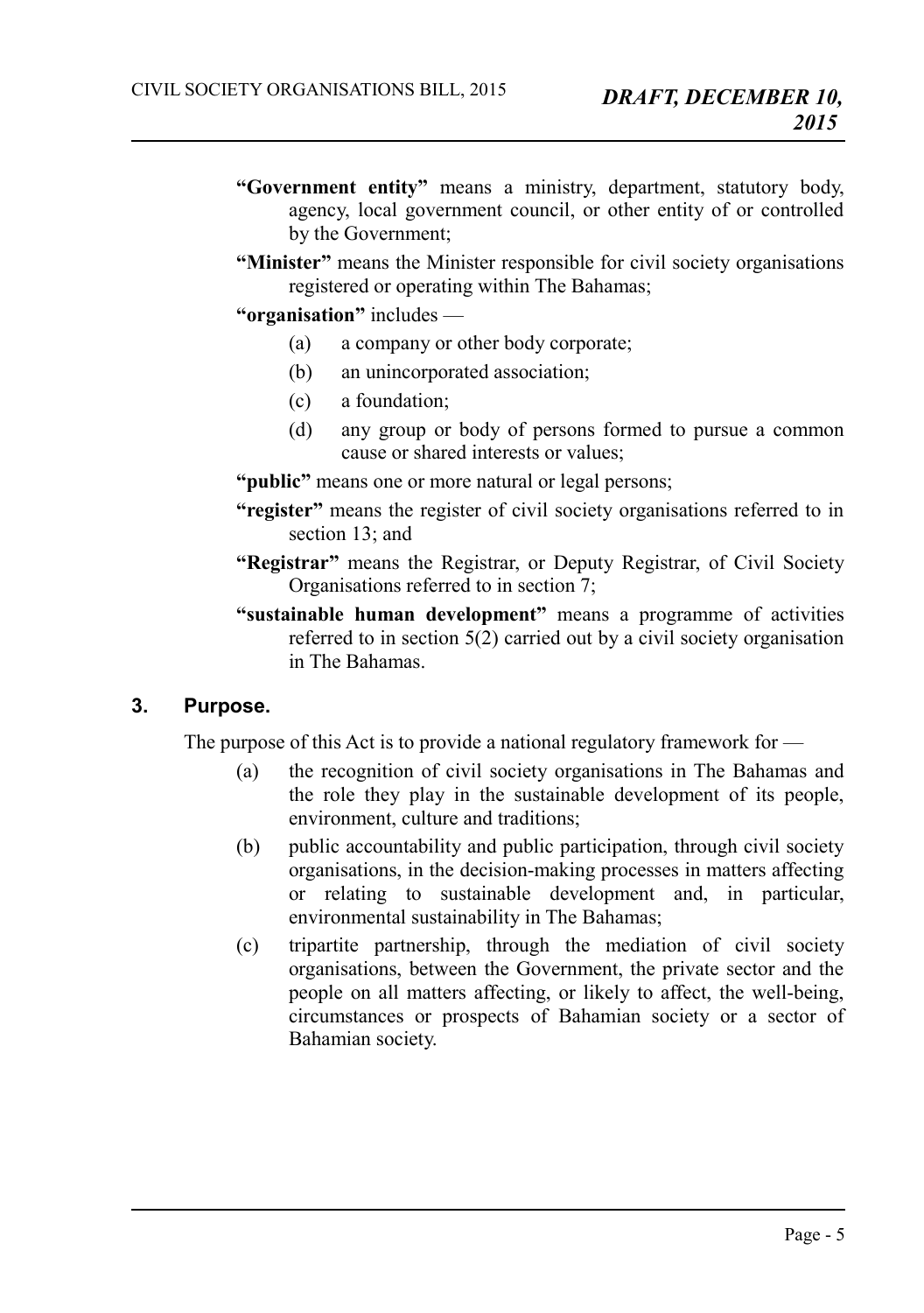—

## <span id="page-5-2"></span>**PART II – MISSION, ATTRIBUTES AND TYPES OF CIVIL SOCIETY ORGANISATIONS**

#### **4. Mission of registered civil society organisations.**

<span id="page-5-1"></span>The mission of a civil society organisation registered under this Act must include, in whole or in part, the attainment of one or more of the following goals

- (a) protection of human life and health;
- (b) prevention and alleviation of human suffering and poverty;
- (c) dissemination of knowledge and advance learning;
- (d) articulation of the interests and demands of the people of The Bahamas;
- (e) defence of the human and democratic rights and reasonable expectations of the people of The Bahamas;
- (f) efficiency of the justice and law enforcement system;
- (g) economic, social, political and cultural development of The Bahamas;
- (h) protection, preservation and promotion of national culture and heritage;
- (i) protection of the natural environment;
- (j) provision of opportunities for people to participate in national decision-making and to serve the public interest;
- (k) delivery of emergency relief services and other types of public service to the people of The Bahamas;
- (l) promotion and protection of social harmony, social welfare and the national and public interest;
- (m) building of constructive partnerships with Government entities;
- (n) effective and efficient use of the public and private financial resources at its disposal for the purposes referred to in paragraphs (a) through (n).

## **5. Attributes of civil society organizations.**

- <span id="page-5-0"></span>(1) Subject to this Act and the regulations, an organisation is a civil society organisation where such organisation —
	- (a) has as its primary aim, object and purpose the pursuit in The Bahamas of sustainable human development or environmental sustainability;
	- (b) is founded and operates on a voluntary and non-profit basis;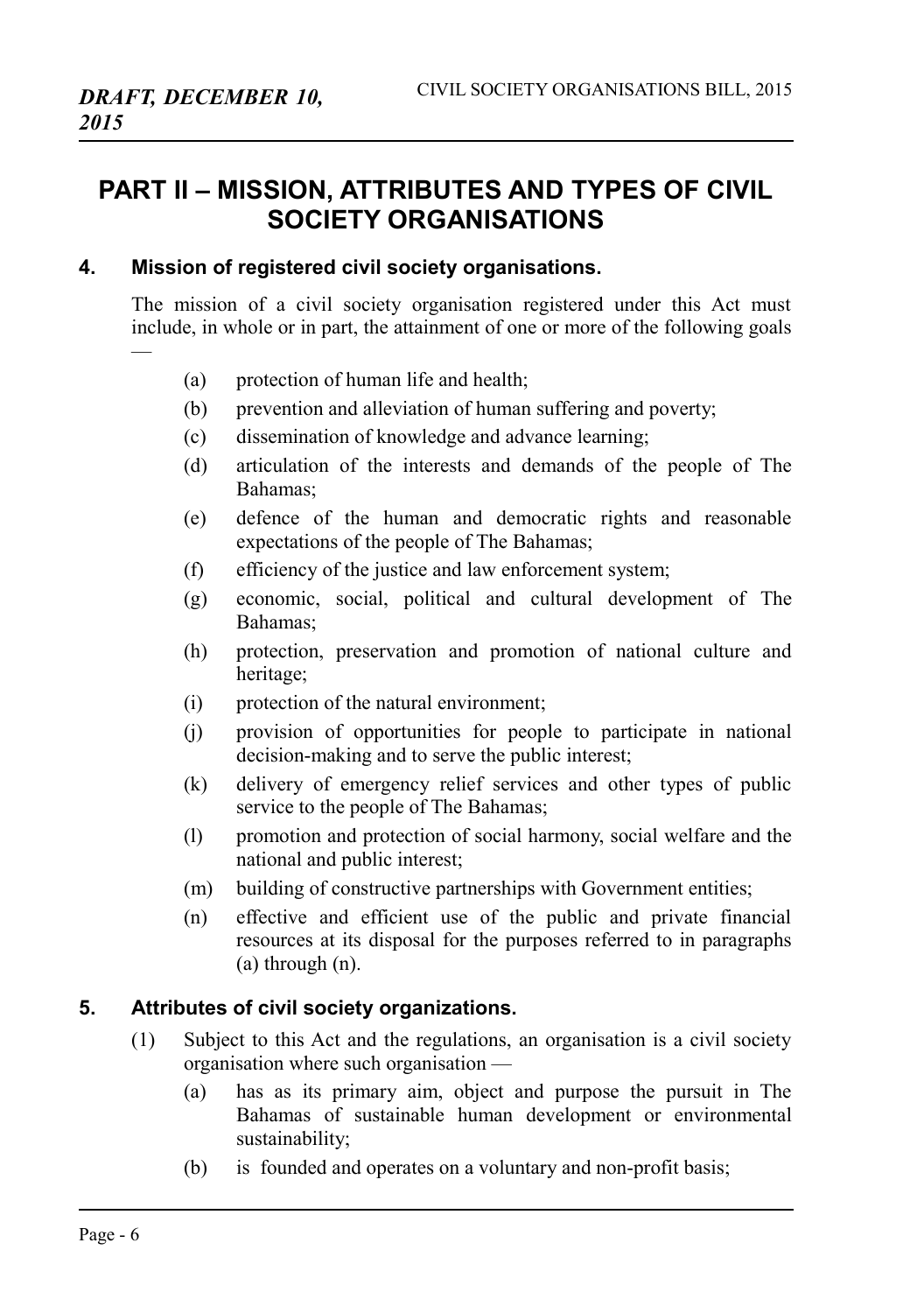- (c) is autonomous and independent of Government control in its operations and management;
- (d) is controlled and managed by a board of directors elected to office for a period and in the manner specified in the organisation's founding documents;
- (e) where it engages in revenue generating activities, uses revenue generated principally in pursuit of its aims, objects and purposes and distributes profit or surplus to its founders, donors, directors, trustees, shareholders or members only incidentally as a by-product of its activities;
- (f) acts on concerns and issues which are or may be detrimental to the well-being, circumstances or prospects of people, the environment or society as a whole;
- (g) has no member of its board of directors, or officer or employee, with an interest in using the aims, objects and purposes of the civil society organisation for personal gain or profit;
- (h) has voluntary participation by a small or large number of its board members in all its activities and undertakings;
- (i) is open to the public in its membership;
- (j) pursues a programme of activities open to participation by the public whether or not a person is a member of the organisation;
- (k) has published for the benefit of the public, in a manner acceptable to the Registrar, a clear statement of its core principles.
- (2) For the purposes of paragraph (a) of subsection  $(1)$ 
	- (a) sustainable human development includes, but is not limited to, a programme of activities to —
		- (i) promote, protect, educate the public and encourage respect for human rights generally and the fundamental rights and freedoms enshrined in the Constitution in particular;
		- (ii) encourage, promote, protect and develop the educational system of The Bahamas to meet the basic needs of the society and economy;
		- (iii) educate the public or a section of the public about the Constitution and laws of The Bahamas and their constitutional and legal rights and obligations;
		- (iv) assist communities in general, and women and youth in particular, in the planning, implementation and successful execution of community-based development projects;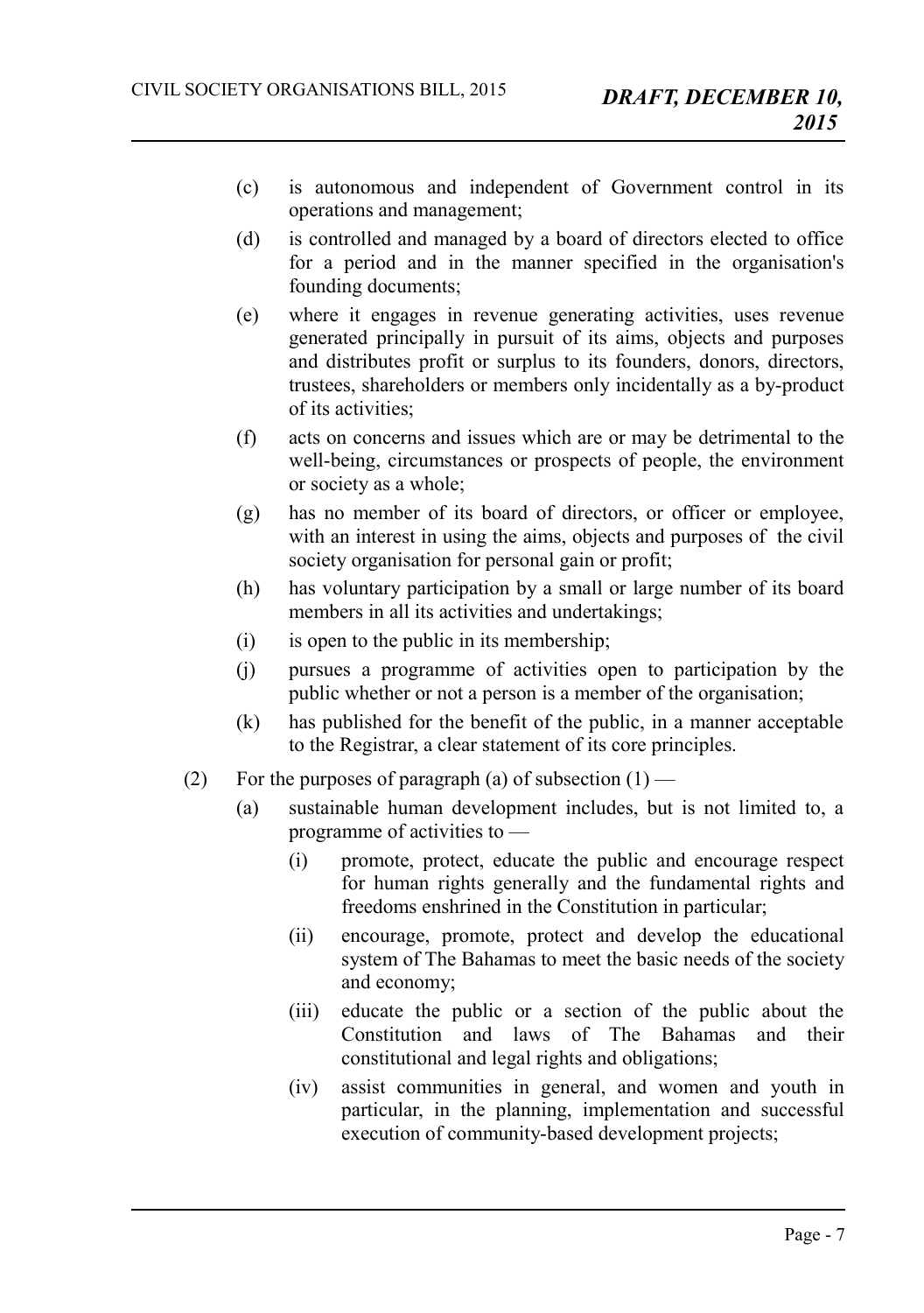- (v) promote and encourage the formation and sustainable growth of organisations concerned with the constitutional and legal rights of workers, fishermen, farmers, women, children, youth and the elderly, disabled, marginalised or otherwise disadvantaged social groups and sections of society;
- (vi) promote and encourage the observance of primary and secondary health care, sanitary standards and health education;
- (vii) assist local, rural or urban communities in engaging in income generating production projects;
- (viii) promote multi-cultural citizenship, patriotism and national consciousness beyond identity at the ethnic level;
- (ix) promote, protect and disseminate Bahamian culture in all its diversity;
- (x) promote gender awareness and the participation of women in all spheres of national development;
- (xi) provide supervised micro-credit schemes to community groups for the implementation of income generating projects;
- (xii) foster appreciation of the role played by community activities, community leaders and other influential persons in the development of society by promoting and disseminating, in schools, libraries, media outlets including the world wide web, books, pamphlets, magazines and other forms of literature; or
- (xiii) in ways other than referred to in sub-paragraphs (i) to (xii), promote and facilitate the attainment of the core principles;
- (b) environmental sustainability includes, but is not limited to, a programme of activities to —
	- (i) improve and maintain the well-being of the people and the natural environment of The Bahamas and meet the needs of the present generation without compromising the needs of future generations;
	- (ii) promote, protect, educate and encourage respect, wise use, conservation and sustainable development of the natural resources of The Bahamas;
	- (iii) encourage, promote and protect the biodiversity of The Bahamas and the materials utilised to meet the basic needs of Bahamian society;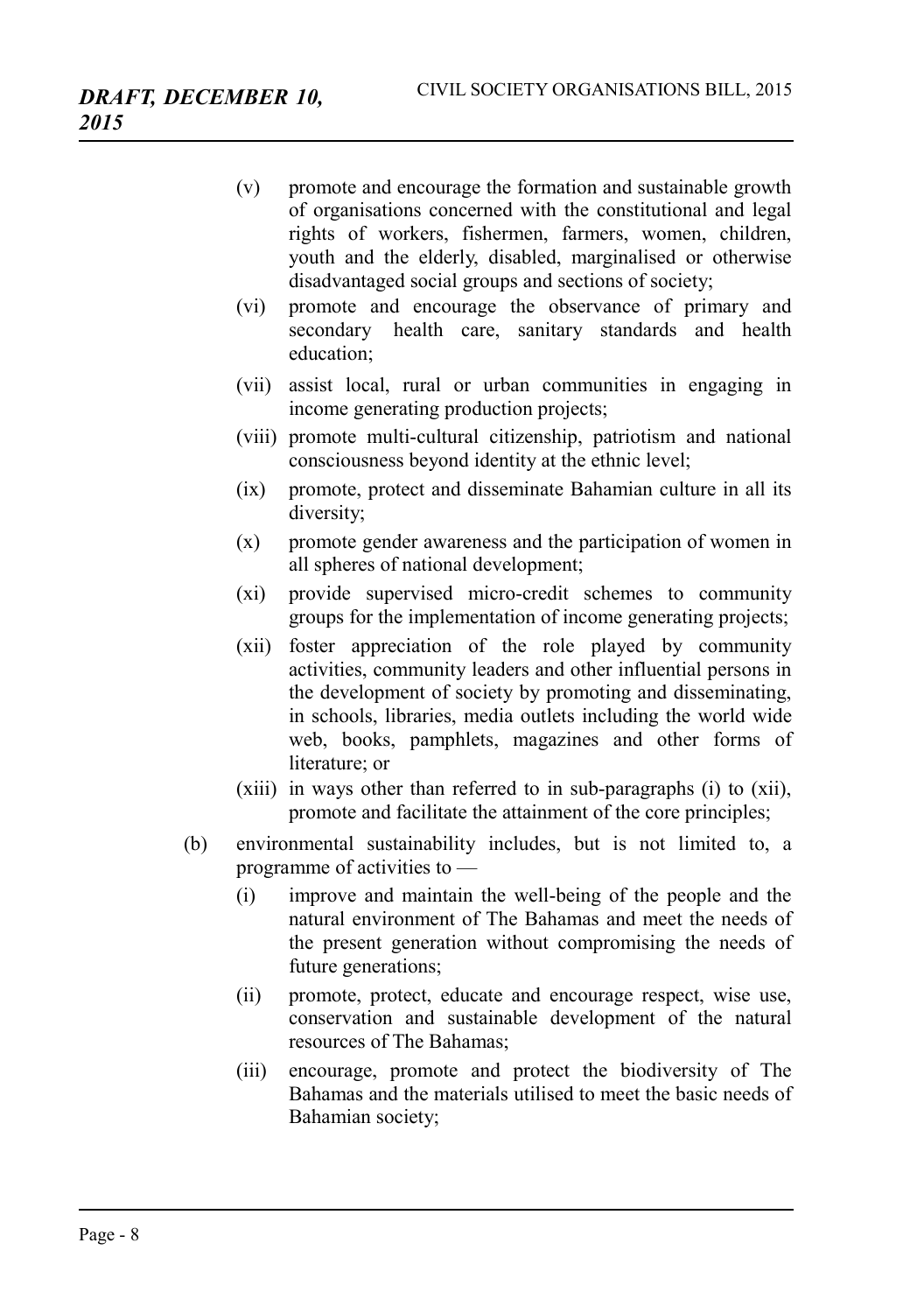- (iv) encourage and promote responsible conservation, protection and sustainable use of The Bahamas' natural environment resources, antiquities and monuments; or
- (v) develop the educational system of The Bahamas to better equip the public and future generations to preserve and protect the environment and meet the challenges of climatological and other changes.
- (3) A civil society organisation may apply for registration in accordance with this Act and the regulations.

## **6. Types of registered civil society organisations.**

- <span id="page-8-0"></span>(1) For the purposes of this Act, a civil society organisation may be registered as —
	- (a) a public benefit organisation to benefit society as a whole or a particular section of society;
	- (b) a mutual benefit organisation to advance the shared interests of its members or supporters, including but not limited to an organisation comprising groupings of —
		- (i) people working in a particular profession;
		- (ii) businesses engaged in a particular industry;
		- (iii) youth studying in a university or college;
		- (iv) people interested in a particular cultural activity, sport or hobby; or
	- (c) an international civil society organisation.
- (2) Civil society organisations may include but are not limited to
	- (a) charitable trusts and other charitable organisations;
	- (b) non-profit organisations registered under the Companies Act (*Ch. 308*);
	- (c) non-governmental organisations;
	- (d) cooperative societies;
	- (e) institutions of academia;
	- (f) civic groups and activist groups;
	- (g) community organisations and consumer organisations;
	- (h) professional associations;
	- (i) cultural groups and environmental groups;
	- (j) policy institutions;
	- (k) religious organisations;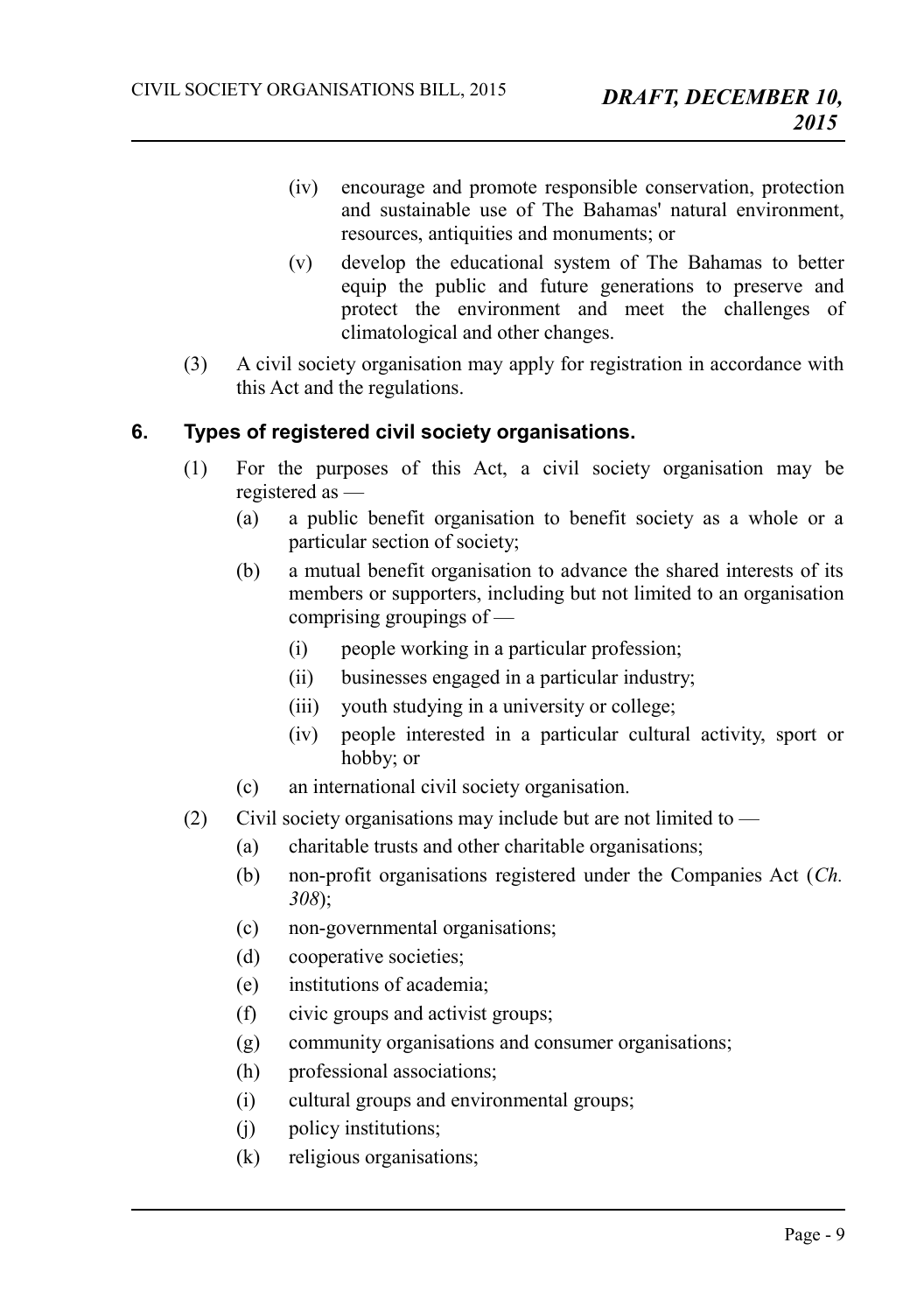- (l) support groups; and
- (m) men's groups, women's groups and youth groups.

## <span id="page-9-2"></span>**PART III – REGISTRATION OF CIVIL SOCIETY ORGANISATIONS**

## <span id="page-9-1"></span>**7. Offices of Registrar and Deputy Registrar of Civil Society Organisations.**

- (1) There is established for the purposes of this Act the offices and posts of  $-$ 
	- (a) Registrar of Civil Society Organisations; and
	- (b) Deputy Registrar of Civil Society Organisations.
- (2) The Registrar of Civil Society Organisations and the Deputy Registrar of Civil Society Organisations are public officers.
- (3) The Minister shall, in addition to the appointments of a Registrar and Deputy Registrar respectively, ensure the appointment of such other staff as may be required to enable the full and effectual administration of this Act.

#### **8. Civil society organisations may apply for registration.**

- <span id="page-9-0"></span>(1) A civil society organisation may at any time apply to the Registrar for registration.
- (2) An application pursuant to subsection (1) must be made in the form prescribed by regulations and submitted to the Registrar together with —
	- (a) certified copies of the founding documents of the civil society organisation;
	- (b) the name and address of the civil society organisation;
	- (c) brief details of the aims, objectives and purposes of the civil society organisation, in particular its mission and goals relating to sustainable human development and environmental sustainability in The Bahamas;
	- (d) information on the organisational structure of the civil society organisation, its membership and management, how its directors are elected, their duties and powers and terms of office;
	- (e) information on the accounting and management procedures of the civil society organisation;
	- (f) the names, addresses and occupation of each member of the board of directors of the civil society organisation for each year, where applicable;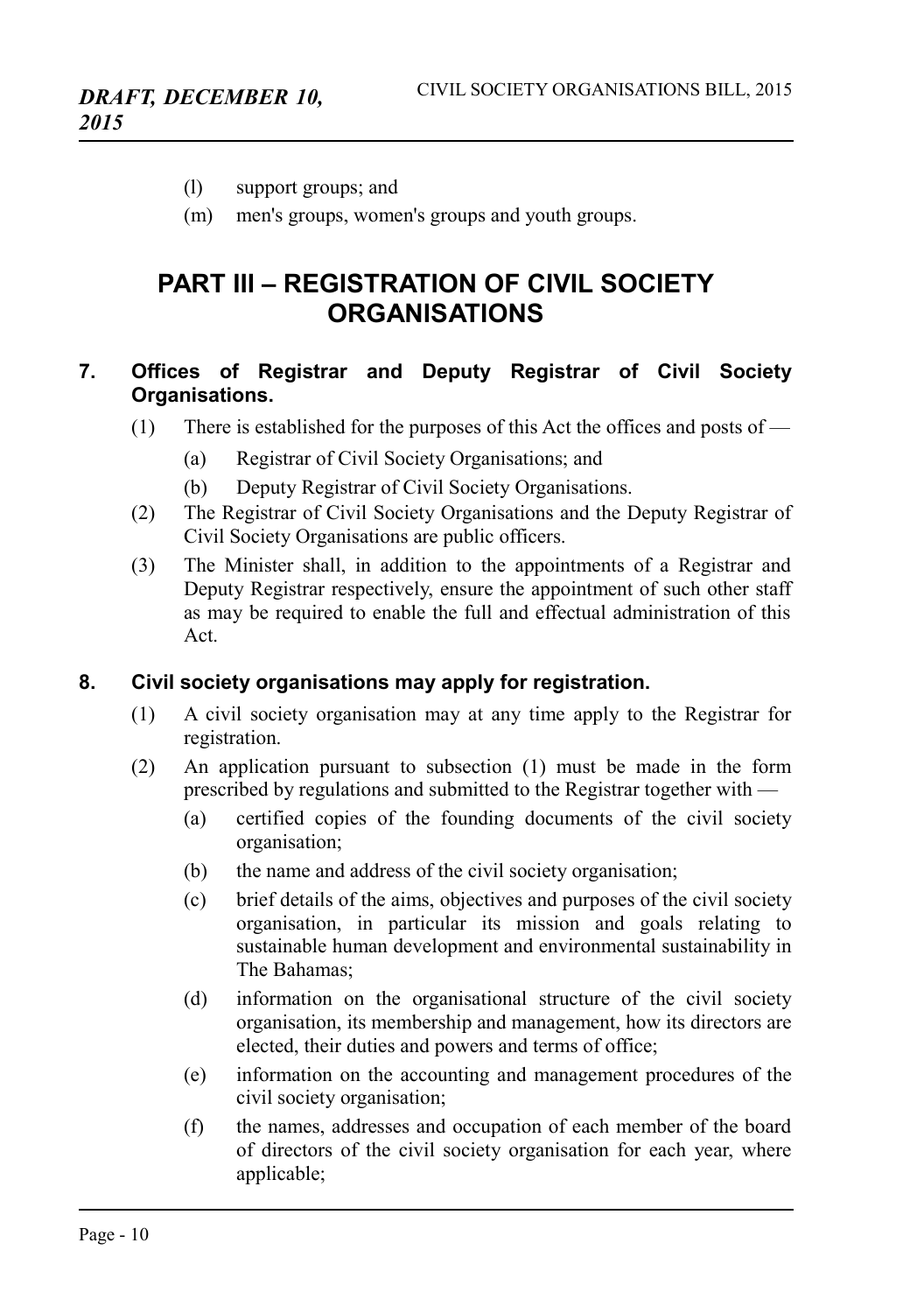- (g) the types of programmes that the civil society organisation intends to pursue;
- (h) the maximum annual estimated revenues and grants of the civil society organisation and —
	- (i) where the organisation has revenues and grants of at least two hundred and fifty thousand dollars per annum, the financial statements for the previous financial year, duly audited by an independent auditor;
	- (ii) where the organisation has annual revenues and grants below two hundred and fifty thousand dollars per annum, the statement of accounts prepared by the organisation's accountant or bookkeeper;
- (i) the Bye-laws, if any, of the civil society organisation; and
- (j) the prescribed application fee.
- (3) A civil society organisation whose aims, objectives and purposes necessitate utilisation or possession by the organisation of particular technical or professional qualifications, skills or expertise must, within two months after the date of its registration, submit to the Registrar satisfactory proof that its officers and employees are duly licensed or registered to practice their relevant professions in accordance with the laws of The Bahamas regulating such professions.

## **9. Registration of civil society organisations.**

- <span id="page-10-0"></span>(1) The Registrar shall, where the Registrar is satisfied on application made pursuant to section 8 that the applicant meets the requirements of sections  $\overline{5}$  and  $\overline{8}$  —
	- (a) register the organisation as a civil society organisation; and
	- (b) issue to the organisation, upon payment of the prescribed fee, a certificate of registration in the form prescribed by regulations.
- (2) The Registrar may refuse to register an organisation as a civil society organisation where, in the opinion of the Registrar —
	- (a) the name of the organisation is similar to the name of an existing civil society organisation or other organisation or entity such as is likely to mislead the public as to its true identity;
	- (b) the name of the organisation is offensive to good morals; or
	- (c) the application for registration does not comply with the requirements of this Act or the regulations.
- (3) Where the Registrar refuses to register an organisation pursuant to subsection (2), the Registrar shall —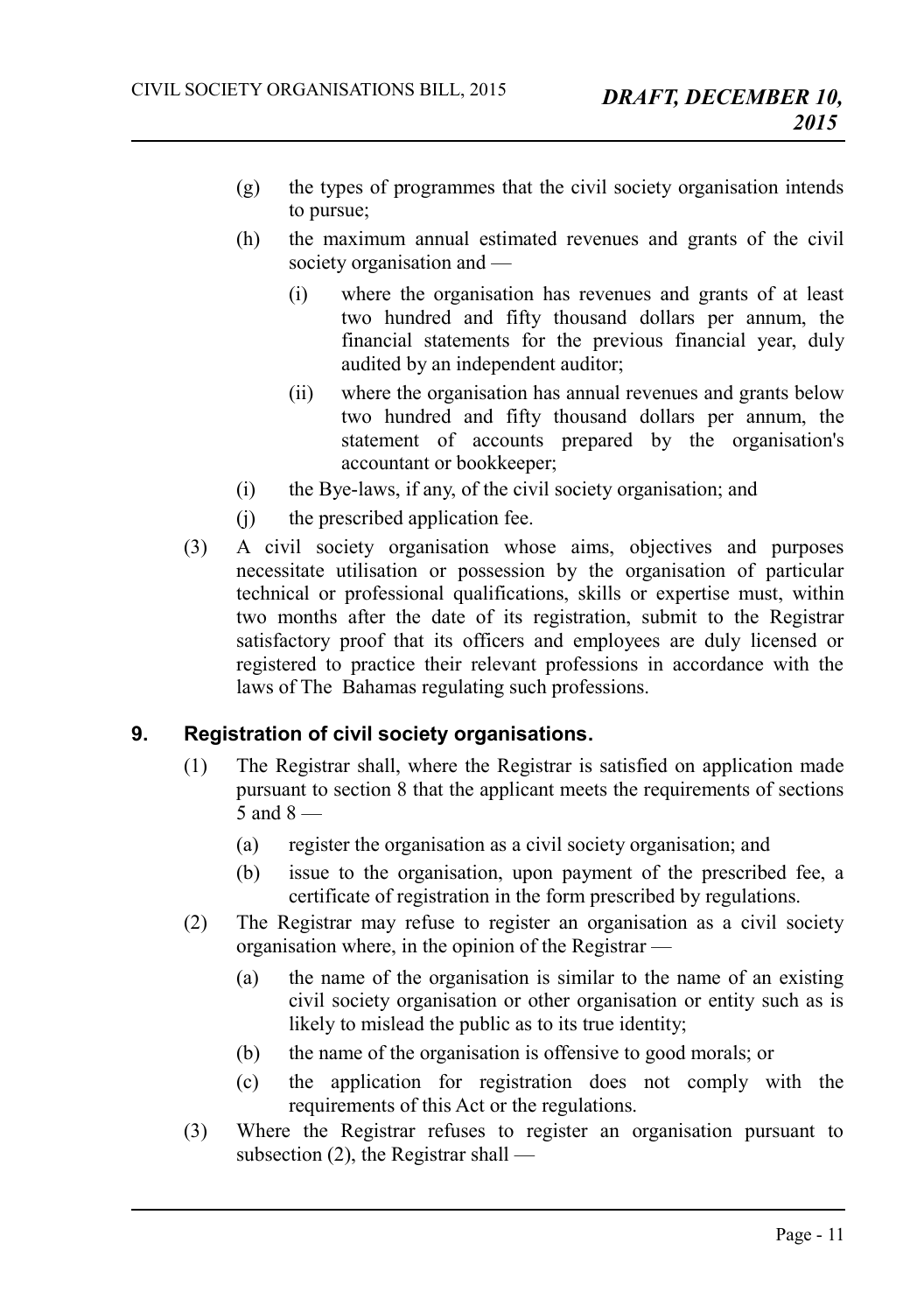- (a) give the applicant a notice in writing containing the reason for the refusal to register; and
- (b) direct the organisation to resubmit within such time as may be prescribed by the notice a new application which cures the defect stated in the notice or otherwise complies with the requirements of this Act and the regulations.
- (4) The Registrar shall, where an organisation complies within the time prescribed with the Registrar's direction pursuant to subsection (3), register the organisation as a civil society organisation.
- (5) The Registrar may issue such guidelines or rules as may be necessary or desirable to clarify, assist or facilitate an organisation in the registration process.
- (6) An organisation or a board member or officer or employee thereof, aggrieved by the Registrar's refusal to register the organisation as a civil society organisation, may appeal to the Supreme Court.

## **10. Registration of international civil society organisations.**

- <span id="page-11-2"></span>(1) An international, regional or intergovernmental organisation wishing to operate in The Bahamas as a civil society organisation, and whose programme of activities encompasses sustainable human development or environmental sustainability in The Bahamas, must —
	- (a) apply for registration under section 8; or
	- (b) collaborate and partner with one or more local civil society organisations whose aims, objects and purposes coincide with the specifics of its proposed projects.
- (2) The Minister may, by order, exempt an organisation referred to in subsection (1) from the requirement of registration under this Act.

## **11. Rights and privileges of a registered civil society organisation.**

<span id="page-11-1"></span>Subject to this Act —

- (a) a civil society organisation registered under and in compliance with this Act and the regulations is eligible for and entitled to the rights and privileges referred to in Part V; and
- (b) a civil society organisation is not, while it remains unregistered, eligible for or entitled to receive the rights and privileges granted in Part V to a registered civil society organisation.

## **12. Cancellation and suspension of registration.**

<span id="page-11-0"></span>(1) Subject to subsection (2), the Registrar may cancel the certificate of registration of a civil society organisation —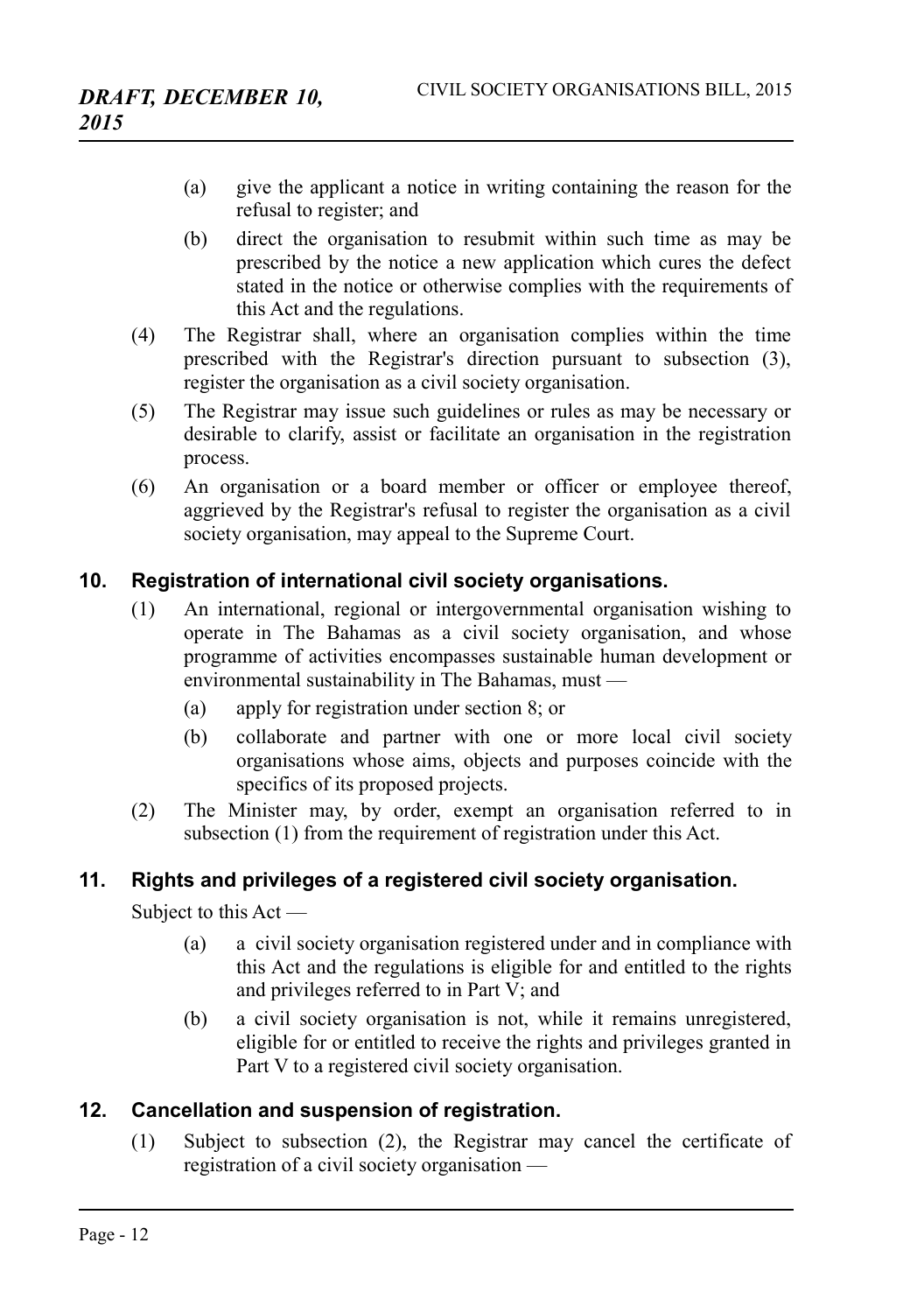- (a) where the organisation no longer complies with section 5;
- (b) where any information, representation, or document is provided or made on behalf of the civil society organisation which —
	- (i) is false or materially misleading;
	- (ii) the person making or providing it did not, at the time it was provided or made, believe to be true; or
- (c) pursuant to subsection (4) of section 16.
- (2) The Registrar shall, before cancelling a certificate of registration, grant the civil society organisation an opportunity to be heard and to present its case in writing.
- (3) The Registrar may
	- (a) suspend the certificate of registration of a civil society organisation at any time where the organisation is not in compliance with a provision or requirement of this Act or the regulations; and
	- (b) lift the suspension of the certificate of registration of a civil society organisation at any time upon the organisation becoming compliant with this Act or the regulations.
- (4) A civil society organisation, upon cancellation or suspension of its certificate of registration, is not eligible for or entitled to claim the rights and privileges referred to in Part V.
- (5) A civil society organisation, upon the lifting of the suspension of its certificate of registration, may apply to the Minister of Finance for the rights and privileges referred to in section 18 and a refund of the taxes paid by the organisation during the period of its suspension.

## **13. Register to be open to the public.**

- <span id="page-12-0"></span>(1) The Registrar shall establish and maintain an up to date register of civil society organisations containing such details of a civil society organisation as may be prescribed by this Act and the regulations.
- (2) The register shall be open to the public at all reasonable hours and available in electronic media.
- (3) A person may, upon payment of the prescribed fee, require an extract or copy of an entry from the register to be certified by or on behalf of the Registrar.
- (4) The Registrar may, where satisfied a certificate has been lost, mutilated or destroyed, issue to a civil society organisation on written request a certified copy of the registration certificate upon payment of such fees as may be prescribed.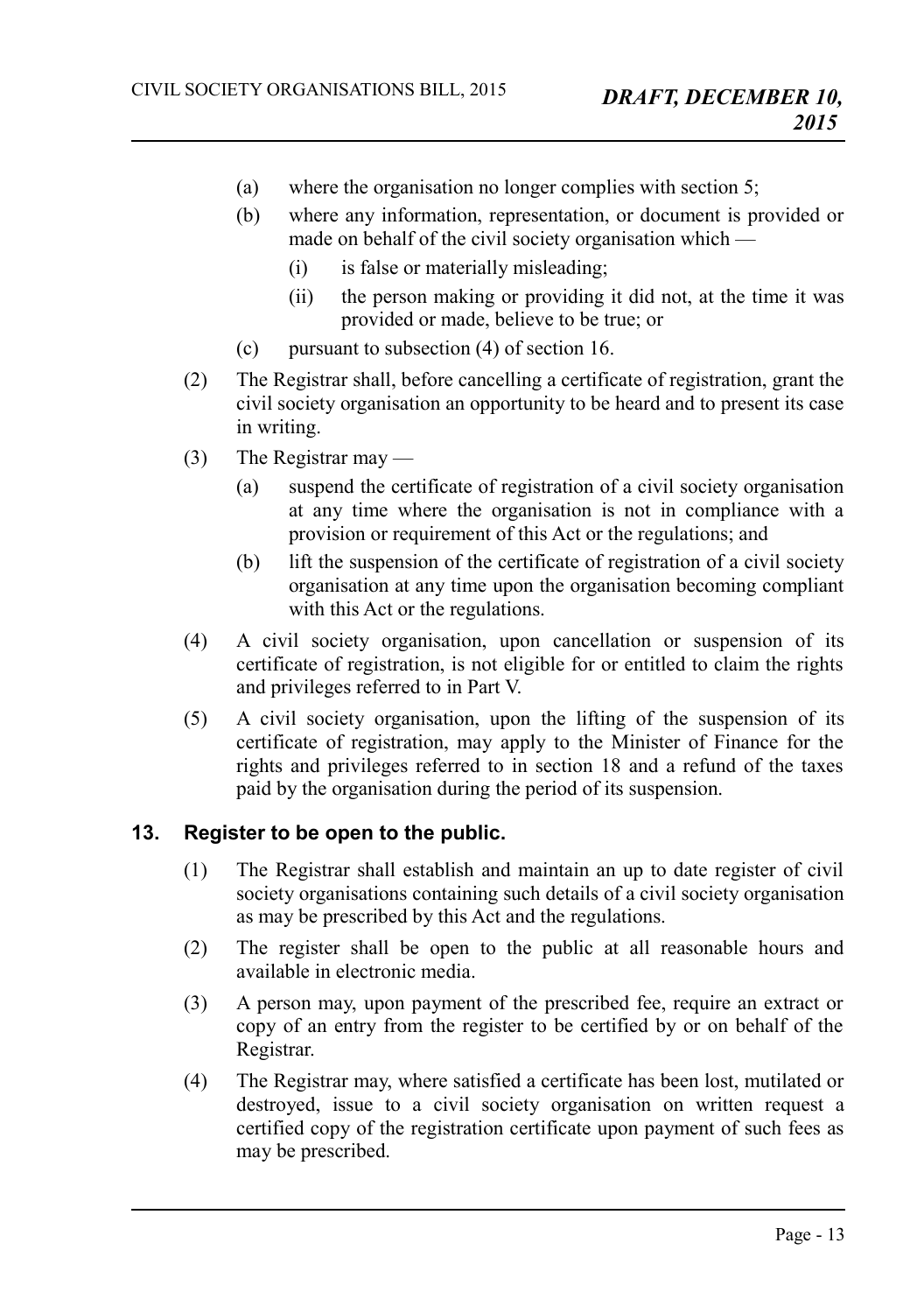- (5) An extract or copy of an entry from the register, certified by or on behalf of the Registrar, is in all legal proceedings receivable in evidence as proof —
	- (a) of the registration of an organisation as a civil society organisation as at the date stated in the entry; and
	- (b) that a certificate of registration was issued to such civil society organisation.
- (6) The Registrar shall publish annually in the month of June of each year
	- (a) a list of the names and addresses of every civil society organisation registered under this Part; and
	- (b) a copy of the audited financial statements and report submitted to the Registrar pursuant to subsection (2) of section 16.
- (7) The Registrar shall publish the information and documents referred to in subsection  $(6)$  —
	- (a) in the Gazette;
	- (b) in at least one local newspaper in daily circulation throughout The Bahamas; and
	- (c) where applicable, on its website.

## <span id="page-13-1"></span>**PART IV – MANAGEMENT AND ADMINISTRATION OF CIVIL SOCIETY ORGANISATIONS**

## **14. Board of directors of civil society organisation.**

- <span id="page-13-0"></span>(1) A civil society organisation registered under this Act must have, pursuant to its founding documents, a board of directors which is the principal policy-making organ of the civil society organisation.
- (2) The composition of the board of directors must be in accordance with the founding documents of the civil society organisation.
- (3) The founding documents of a civil society organisation must specify the
	- (a) manner of electing the chairman of the board of directors of the civil society organisation;
	- (b) period for which the chairman is to hold office;
	- (c) place and times at which the board must meet to transact the business of the civil society organisation;
	- (d) conditions which disqualify or make a person ineligible to become a member of the board of directors;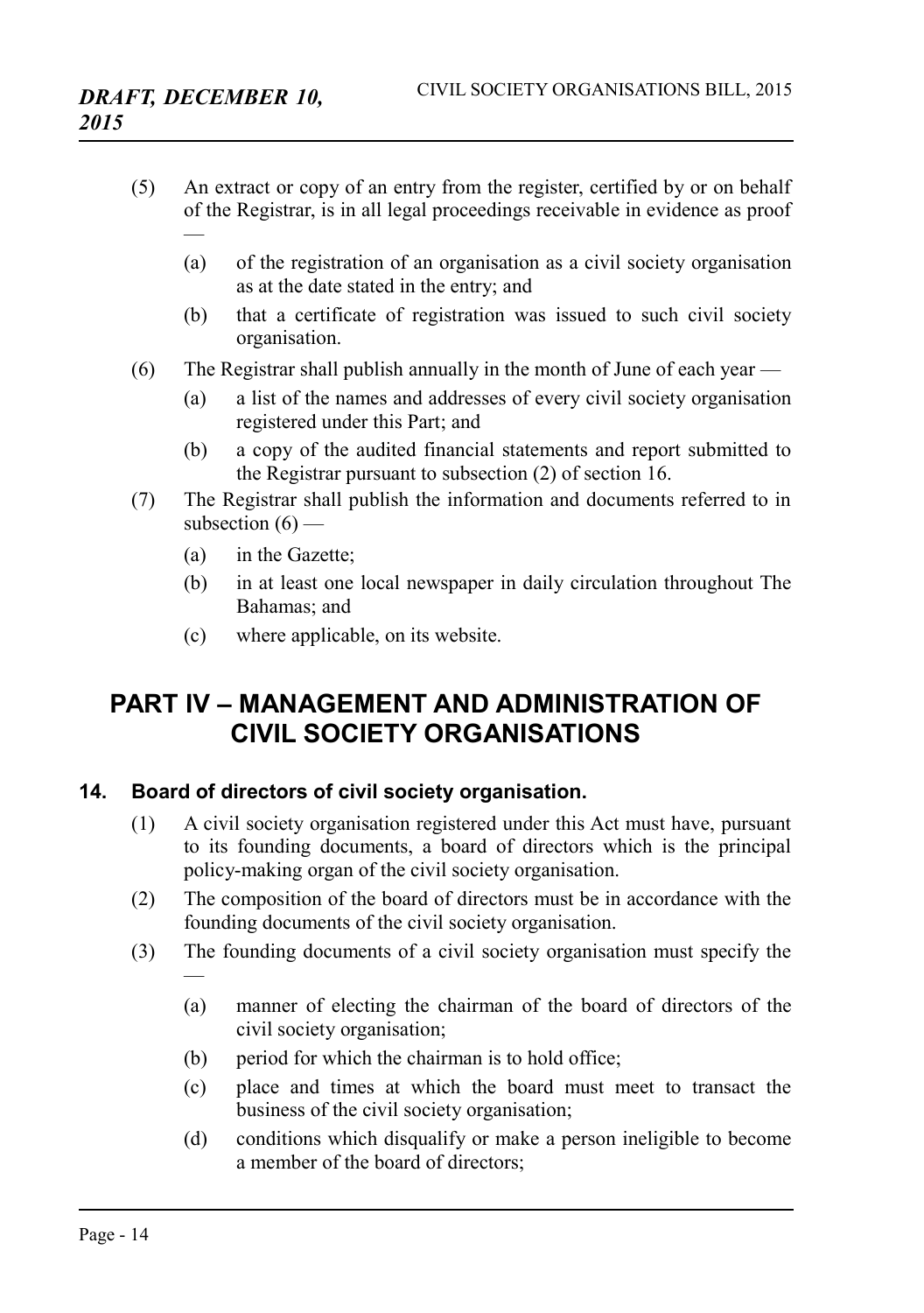- (e) allowances, if any, which may be paid to a director; and
- (f) person or persons to whom the board may delegate its powers in respect of the management and control of the affairs of the civil society organisation.

#### **15. Executive officer and other staff of a civil society organisation.**

- <span id="page-14-0"></span>(1) Notwithstanding a contrary provision in its founding documents, the board of directors of a registered civil society organisation —
	- (a) must appoint or employ subject to such terms and conditions as the board thinks fit, a suitably qualified, fit and proper person to be the executive officer of the civil society organisation;
	- (b) may appoint or employ, or direct the executive officer to appoint or employ, subject to such terms and conditions as the board thinks fit, such other officers, employees and agents as the board considers necessary for the proper performance of the organisation's aims, objectives and purposes;
	- (c) has responsibility for and oversight of the performance of the executive officer.
- (2) The executive officer of a registered civil society organisation is
	- (a) subject to the general policy directions of the board of directors;
	- (b) responsible for the day to day management of the affairs of the civil society organisation, including the supervision of staff in accordance with the general terms and conditions of service established by the board of directors; and
	- (c) in the absence of an appointment or employment pursuant to subsection (1), deemed to be the president or chairman of the board, or the equivalent person, of the organisation.
- (3) A registered civil society organisation must formulate and implement a training programme to train its officers and employees to become competent, efficient, effective and professional in delivery of the programmes of activities of the organisation.
- (4) No member of the board of directors, the executive officer, or officers employees or agents of a registered civil society organisation may utilise, or cause to be utilised, the financial or other resources of the organisation for a purpose other than the attainment of the organisation's aims, objectives and purposes.
- (5) A person who contravenes or fails to comply with subsection (4) commits an offence and is liable on summary conviction —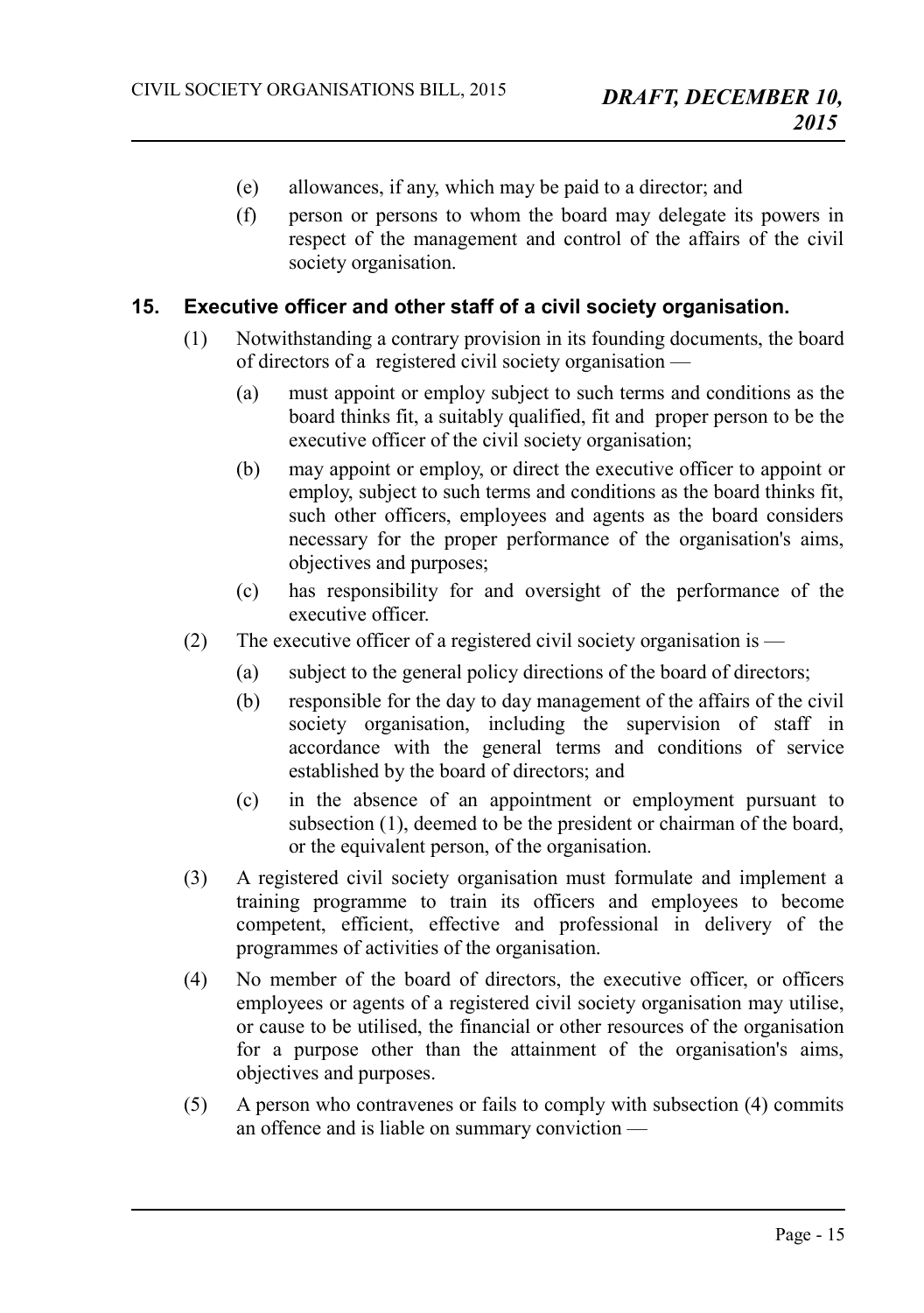- (a) to a fine not exceeding five thousand dollars or a term of imprisonment not exceeding three months; and
- (b) to pay restitution to the civil society organisation in the sum or equivalent value of the financial or other resources wrongly utilised or caused to be utilised.

#### **16. Reliable accounting records must be kept.**

- <span id="page-15-0"></span>(1) A civil society organisation registered under this Act must implement internal accounting and administrative procedures sufficient to demonstrate the transparent and proper use of its financial and other resources including but not limited to —
	- (a) keeping accurate and reliable accounting records in relation to its business;
	- (b) preparing annually a statement of accounts conforming to the best national commercial and accounting standards; and
	- (c) having the annual statement of accounts audited by an auditor appointed in each year by the board of directors.
- (2) A registered civil society organisation must, within four months after the end of the organisation's financial year, submit to the Registrar and the Minister, respectively, with respect to such year —
	- (a) a copy of the audited statement of accounts referred to in subsection (1) together with the auditor's report; and
	- (b) a report on the programme of activities and policies of the civil society organisation.
- (3) The documents submitted to the Registrar pursuant to subsection (2) shall form part of the register and be open to inspection by the public upon payment to the Registrar of the prescribed fee.
- (4) Where a civil society organisation fails to comply with a provision of subsection (1) or subsection (2), the Registrar shall independently or at the request of the Minister grant the civil society organisation an opportunity to be heard and to present its case in writing, and, after hearing and considering the case presented by the organisation —
	- (a) may cancel its certificate of registration or extend or grant a time period within which the organisation is to bring itself into compliance with the relevant provisions; and
	- (b) where the organisation is not in compliance within a time period referred to in paragraph (a), may cancel the certificate of registration of the civil society organisation.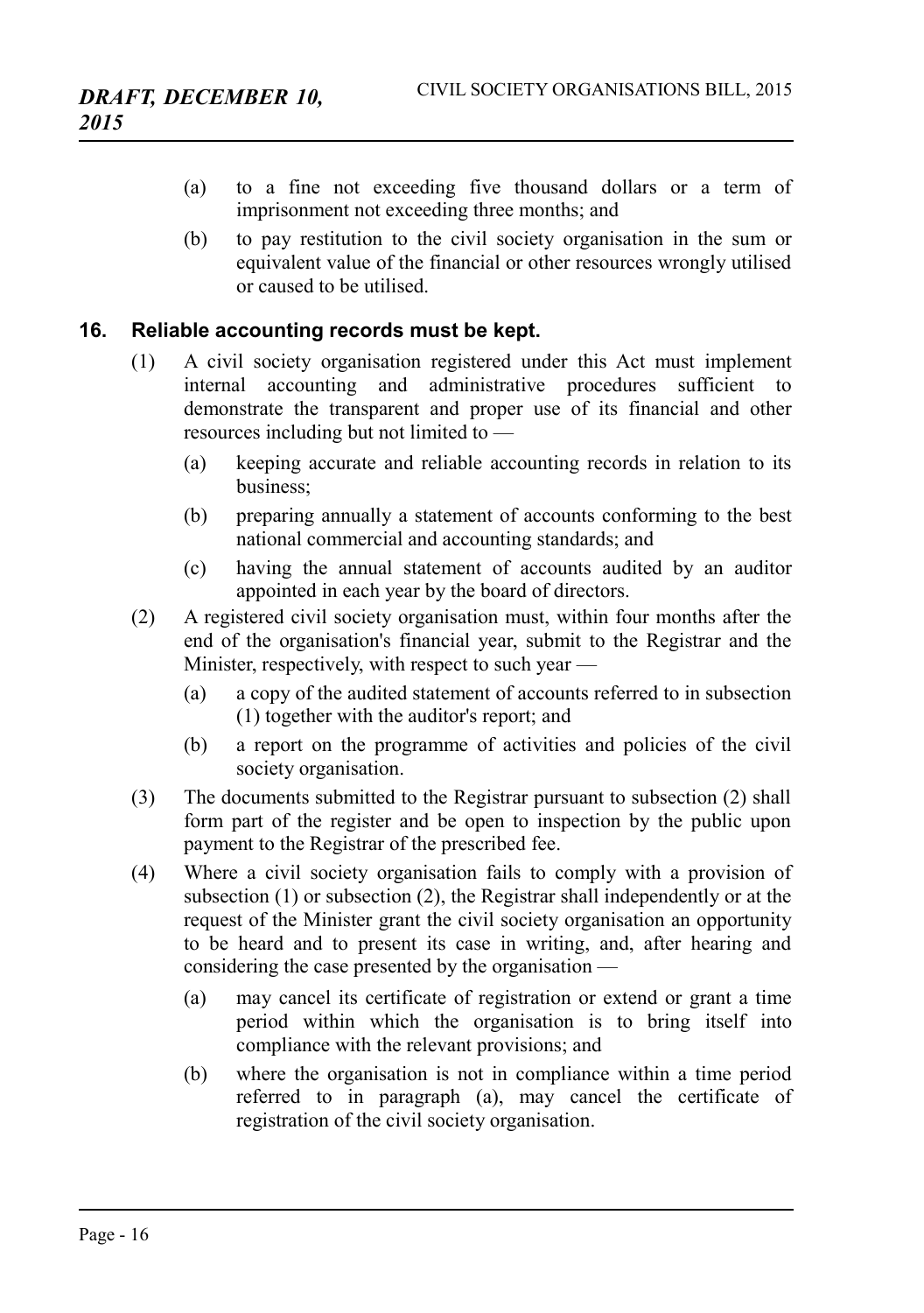- (5) The Registrar shall, upon the cancellation of a certificate of registration, inform the Minister and the Minister of Finance, respectively, in writing of such cancellation.
- (6) A civil society organisation, upon cancellation of its registration, is no longer eligible for or entitled to claim the rights and privileges referred to in Part V.
- (7) For the purposes of paragraph (a) of subsection (1), accounting records  $must -$ 
	- (a) correctly explain all transactions, within and outside The Bahamas, in sufficient detail to show that the civil society organisation has used its funds in pursuit of its aims, objects and purposes;
	- (b) show the sources of the civil society's gross annual income;
	- (c) enable the financial position of the civil society organisation to be determined with reasonable accuracy at any time;
	- (d) allow statements of accounts to be prepared;
	- (e) include the underlying documentation, including invoices, contracts and receipts, necessary to facilitate (a), (b), (c) and (d); and
	- (f) be kept for a minimum period of five years from the date of the transaction to which such records relate.
- (8) A civil society organisation aggrieved by the decision of the Registrar to cancel its certificate of registration may appeal such decision in writing to the Minister.
- (9) The Minister may on an appeal under subsection (8) confirm or set aside the decision of the Registrar.
- (10) A civil society organisation aggrieved by the decision of the Minister on an appeal may further appeal the decision to the Supreme Court.

## **17. Role of the Minister.**

- <span id="page-16-0"></span>(1) The Minister is the national authority with responsibility for the implementation of this Act.
- (2) The functions and duties of the Minister in relation to civil society organisations registered under this Act are to —
	- (a) communicate to Government entities directions of a general or specific character as to the policy of the Government to be followed by such entities in their interactions and relationships with civil society organisations;
	- (b) coordinate the activities of Government entities in their interactions and relationships with civil society organisations;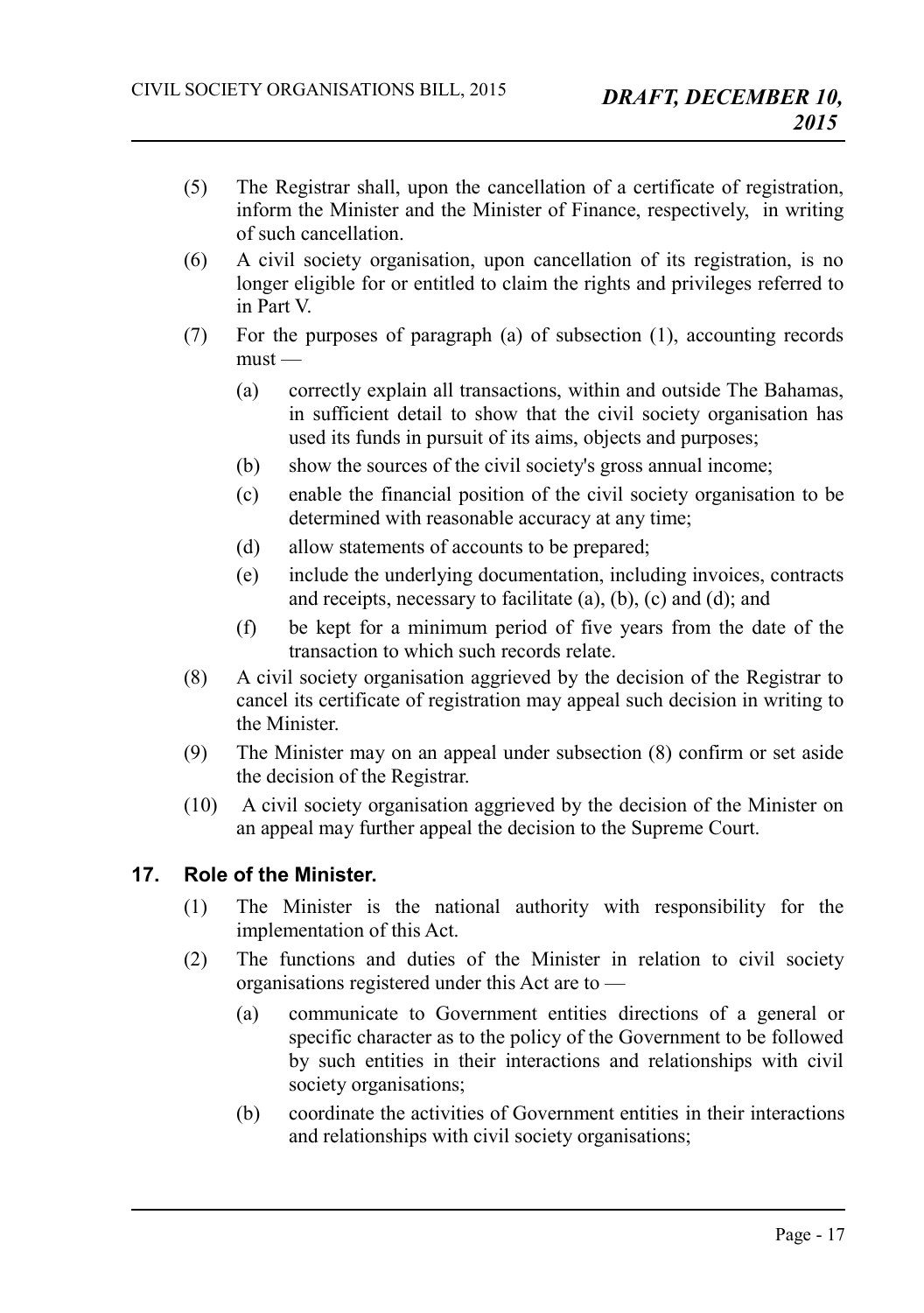- (c) oversee and manage the relationship between Government entities and civil society organisations and, in this regard —
	- (i) establish procedures and protocols to be used by Government entities for consultation and cooperation with civil society organisations;
	- (ii) issue directives and guidelines to relevant Government entities whose mandates are shared by civil society organisations on the nature, manner and extent of participation in the decision-making process to be accorded, and the notices to be given, to relevant civil society organisations;
	- (iii) establish and maintain a clear, transparent and consistent framework to ensure that Government entities accord to civil society organisations the rights and privileges referred to in Part V:
- (d) maintain a directory of the address, telephone numbers, and contact persons of BCSU and every civil society organisation registered under this Act;
- (e) establish a schedule for regular meetings and consultation with BCSU;
- (f) accede to reasonable requests made by a civil society organisation for a direct meeting with the Minister to discuss matters of an urgent nature within the mandate of such organisation;
- (g) assist and facilitate organisations wishing to register as civil society organisations under this Act and cause the Registrar to issue such guidelines or rules as may be required to explain and illustrate the criteria for and effects of registration in clear and simple language;
- (h) upon request and within budgetary confines, provide technical, financial or other assistance to develop and strengthen institutionally civil society organisations in The Bahamas;
- (i) identify and recommend, in appropriate cases, suitably qualified and experienced civil society organisations —
	- (i) to formulate, evaluate, implement or manage relevant national or local projects funded by the Government or by local or foreign funding agencies;
	- (ii) to assist the Government in respect of a matter referred to in sub-paragraph (i); and
- (j) monitor the activities of civil society organisations to ensure compliance with —
	- (i) this Act and the regulations; and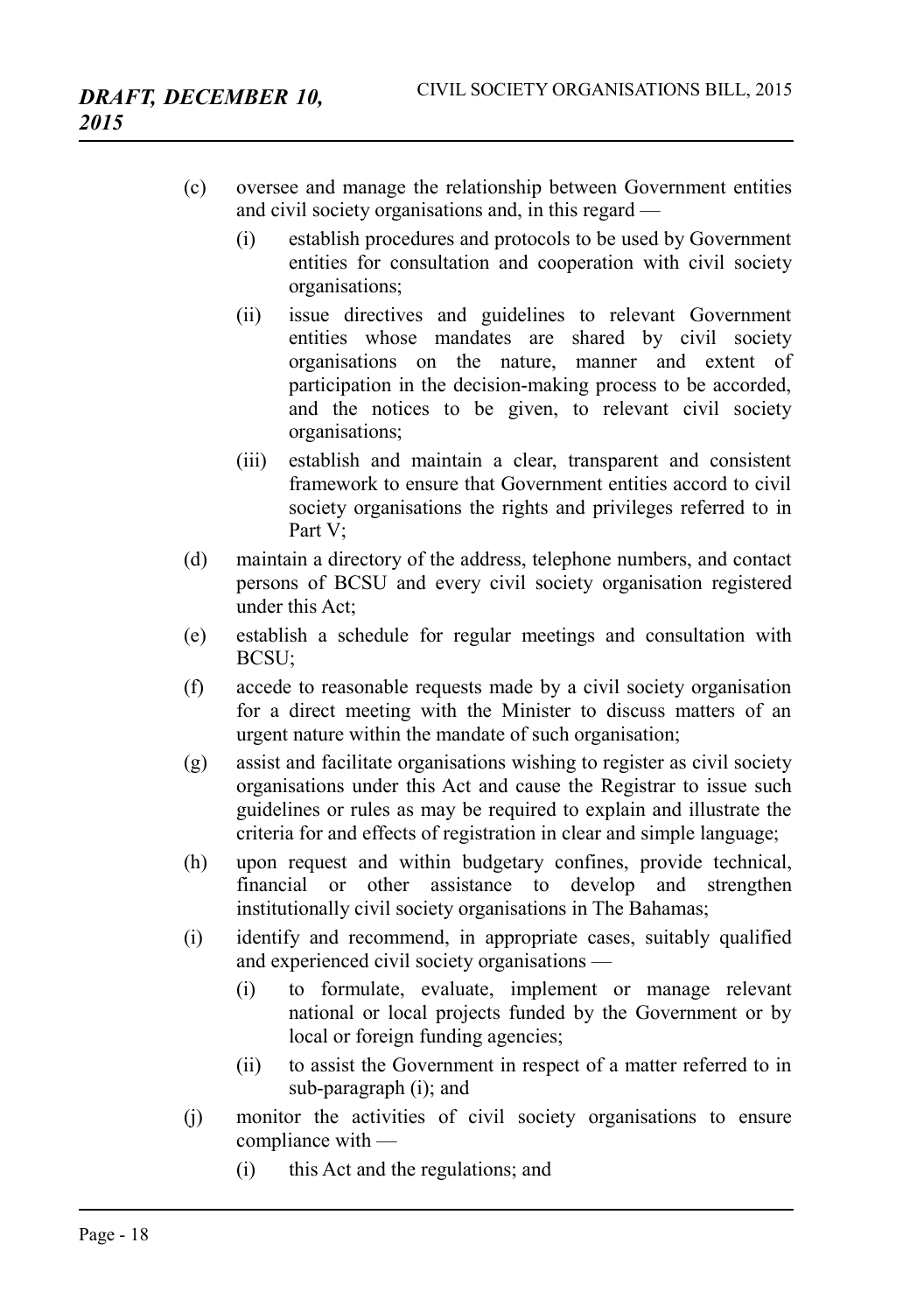- (ii) their founding documents and the aims, objects and purposes for which they have been founded.
- (3) The Minister may at any time require from BCSU information and statistics relating to the —
	- (a) operations, programmes and activities of BCSU and of civil society organisations in The Bahamas; and
	- (b) revenues, funds and property of BCSU and of civil society organisations in The Bahamas.
- (4) The Minister may, on the Minister's own motion or on the application of any person as prescribed in regulations, inquire into a registered civil society organisation's —
	- (a) administration or management;
	- (b) value, condition, management or application of property or income; or
	- (c) entitlements and privileges.
- (5) An inquiry under subsection (4) shall be conducted in the manner prescribed in regulations.
- (6) The Minister shall in each year
	- (a) cause to be prepared and approve, a minimum of three months before the end of the Government's financial year, an annual budget showing estimates of expenditure required for the administration of this Act for the next ensuing year;
	- (b) at any time before the end of the Government's financial year cause to be prepared and approve budgetary estimates supplementary to the estimates of a current financial year; and
	- (c) cause to be prepared and approve, a minimum of three months before the end of the Government's financial year, an annual report  $on$  —
		- (i) the interactions and relationships between, and accomplishments of, Government entities and civil society organisations for the relevant financial year;
		- (ii) the strength and state of development of civil society organisations in The Bahamas;
		- (iii) key sectors of civil society organisations requiring strengthening and development;
		- (iv) major issues of concern identified and raised as a result of tripartite consultation and cooperation between the Government, the private sector and the people of The Bahamas through civil society organisations; and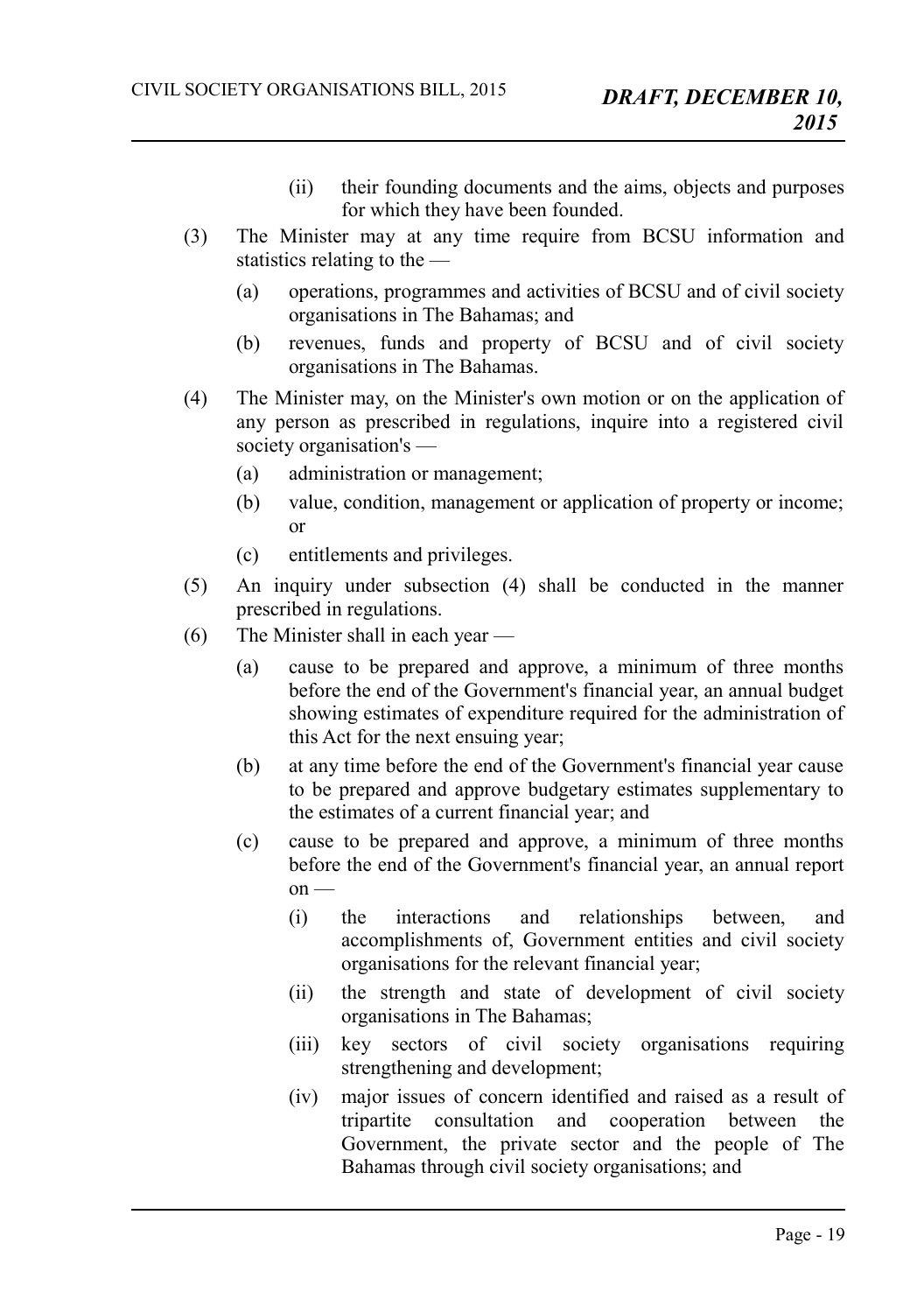- (v) the Minister's overall assessment of civil society organisations for the relevant financial year and the importance of their role and participation in the decisionmaking process.
- (5) The Minister shall cause the approved annual budget and annual report to be laid before both chambers of Parliament for the relevant financial year.

## **18. Establishment of Civil Society Secretariat.**

- <span id="page-19-0"></span>(1) There is established for the purposes of this Act a Civil Society **Secretariat**
- (2) The Civil Society Secretariat comprises a unit within the Ministry of the Minister and is headed by a Director.
- (3) The Director of the Civil Society Secretariat is responsible for
	- (a) coordinating the access and transfer of information to and from BCSU and the Government of The Bahamas;
	- (b) organising monthly meetings with BCSU, its agents and the Minister;
	- (c) negotiating on behalf of BCSU for the funding of its programmes and the programmes of its member organisations;
	- (d) collaborating with BCSU on the design of 'Request For Proposals' that member organisations may bid on and execute;
	- (e) consulting with BCSU on matters relating to the development of civil society and the registration, encouragement and development of civil society organisations;
	- (f) connecting BCSU with international corporations planning to do business in The Bahamas;
	- (g) discussing with BCSU
		- (i) the projects of registered civil society organisations;
		- (ii) the provision of funding to BCSU and its member organisations, required for the continued development of civil society in The Bahamas;
		- (iii) the availability of funding to BCSU and its member organisations, having regard to corporate social responsibility and international obligations to developing countries.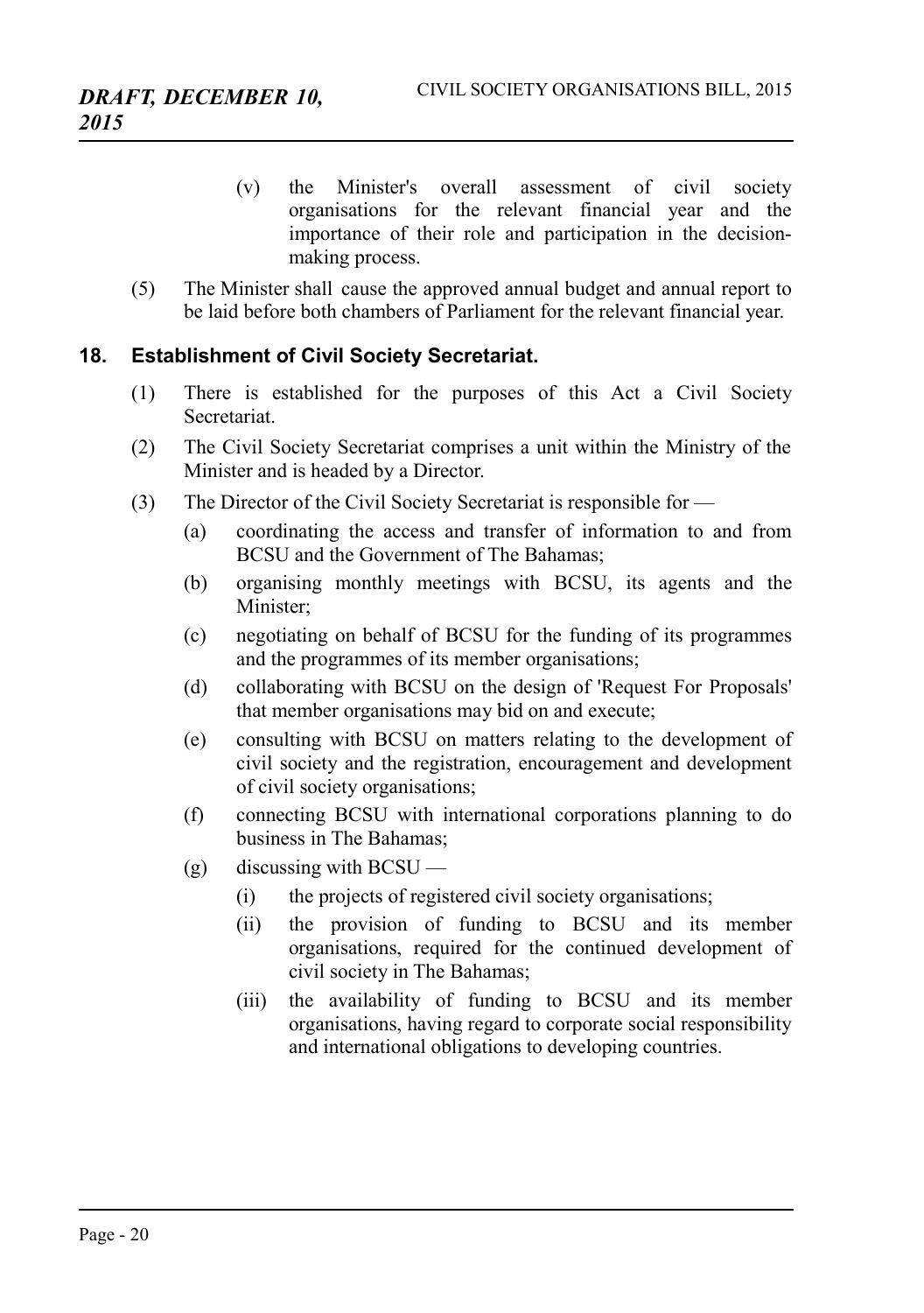## <span id="page-20-1"></span>**PART V – RIGHTS AND PRIVILEGES OF CIVIL SOCIETY ORGANISATIONS**

## **19. Relief from certain taxes, duties, etc.**

- <span id="page-20-0"></span>(1) A civil society organisation registered under this Act may apply to the Minster of Finance to be exempted from or refunded the payment of any tax, duty or imposts levied by the Government from time to time.
- (2) Without prejudice to subsection (1), the Minister of Finance may on application in writing by a registered civil society organisation, certified by the Registrar to be in compliance with the requirements of this Act and the regulations, exempt from or refund such organisation payment of —
	- (a) customs duty and stamp tax on imported goods for the benefit and development of its projects and programmes;
	- (b) work permit fees for foreign volunteers; and
	- (c) customs duty on international grants and gifts.
- (3) The Minister of Finance may approve, in accordance with section 58 of the Value Added Tax Act (*No. 32 of 2014*), a registered civil society organisation as an eligible charitable organisation or non-governmental organisation for the purposes of a refund of VAT on qualifying goods and services.
- (4) Where a registered civil society organisation is involved in the management and disbursement of monies on credit for projects which are, by order, approved by the Minister for the benefit of individuals or community-based groups —
	- (a) subject to subsection (5), such monies and interest derived therefrom are not liable to taxes, duties and imposts levied by the Government from time to time; and
	- (b) the civil society organisation must certify in accordance with the requirements of the Minister of Finance the disbursement of the monies for the specified projects.
- (5) Subsection (4) applies only where the monies disbursed by the civil society organisation and interest derived there-from are, by order, approved by the Minister of Finance to be exempted from taxes, duties and imposts levied by the Government from time to time.
- (6) The Minister shall, after consultation with the Minister of Finance, make regulations pursuant to section 27 to give effect to the provisions of this section.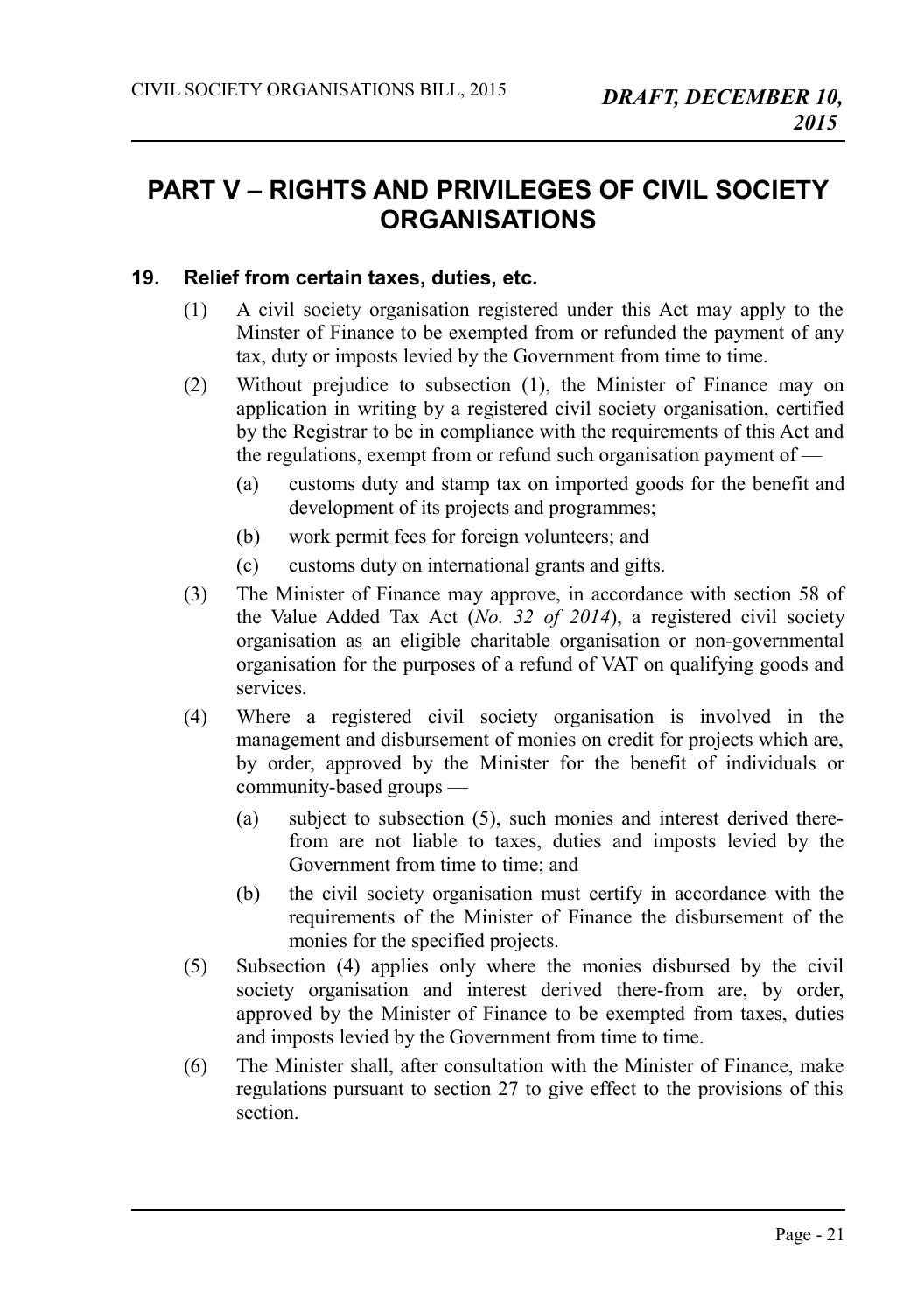#### **20. Access to information.**

- <span id="page-21-0"></span>(1) A civil society organisation registered under this Act has in the public interest a right of access in a timely manner to, and may request in writing from a Government entity, information on —
	- (a) matters affecting, or likely to affect, the sustainable development of The Bahamas and, in particular, the environmental sustainability of The Bahamas;
	- (b) policies, programmes, projects, actions and measures proposed by Government entities which impact, or are likely to impact, the civil, political, economic, social or cultural rights, traditions and reasonable expectations of the people of The Bahamas; and
	- (c) policies, programmes, projects, actions and measures instituted or taken by Government entities which are detrimental to the wellbeing, circumstances or prospects of society or a sector of society.
- (2) Information is accessed in a timely manner where requested information is received by the civil society organisation —
	- (a) prior to the making of a decision by the relevant Government entity, such as to enable informed and effectual consultations and participation by the civil society organisation in the decisionmaking process; or
	- (b) where policies, programmes, projects, actions and measures have already been instituted or taken by a Government entity at the time the request is made, forthwith such as to enable public participation in the discourse and search for solutions to prevent, remedy or ameliorate the adverse effects of such policies, programmes, projects, actions and measures.
- (3) A Government entity shall not deny a registered civil society organisation access to information under this section save where such information would be exempt from disclosure under Part III of the Freedom of Information Act (*Ch. – of 2015*).
- (4) The Minister shall meet with BCSU on a regular basis for consultations on the matters referred to in paragraphs (a), (b) and (c) of subsection (1).
- (5) Notwithstanding subsection (4), a registered civil society organisation may at any time request a meeting with the Minister to consult urgently on a matter within the organisation's mandate and the Minister shall, where reasonably possible, accommodate such request.
- (6) A registered civil society organisation aggrieved by the refusal or failure of a Government entity to provide access to requested information in a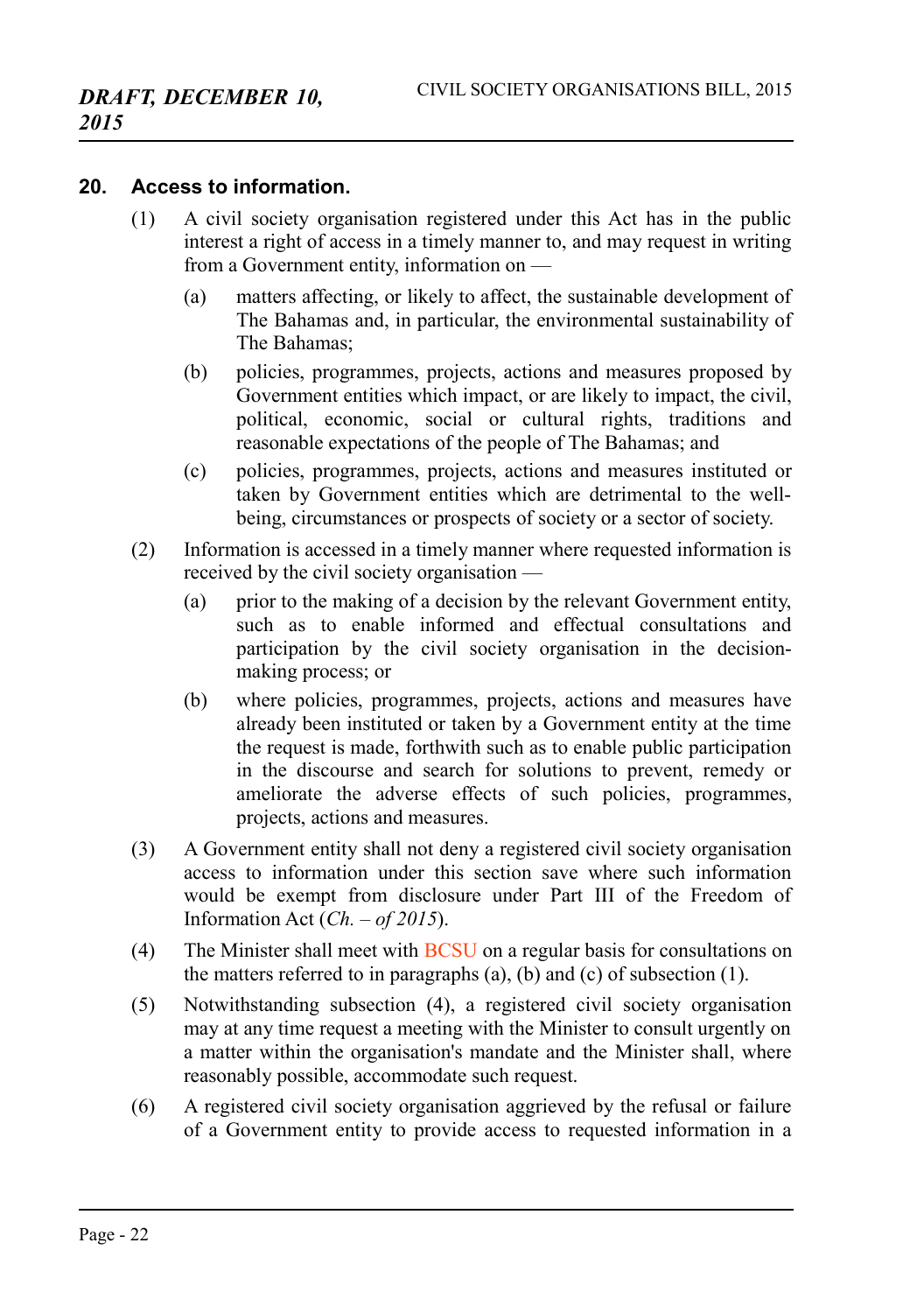timely manner may apply to the Supreme Court for an order of mandamus.

## **21. Participation in decision-making.**

- <span id="page-22-0"></span>(1) A civil society organisation registered under this Act has a right to effective participation in the decision-making processes of the Government in relation to —
	- (a) matters referred to in paragraphs (a) and (b) of subsection (1) of section 19; and
	- (b) the search for solutions to prevent, remedy or ameliorate the adverse effects of policies, programmes, projects, actions and measures taken by Government entities referred to in paragraph (c) of subsection (1) of section 19.
- (2) Participation in decision-making by a civil society organisation is effective only where —
	- (a) the organisation is specifically informed of the relevant matters early on in the decision-making process;
	- (b) the relevant Government entity provides reasonable time-frames for the different stages of the envisaged decision-making process in order to give the organisation sufficient time to receive the information and effectively prepare for and participate in the decision-making;
	- (c) the organisation is permitted to submit in writing, or at a public hearing or inquiry, any comments, information, analyses or opinions it considers relevant; and
	- (d) the relevant Government entity
		- (i) in reaching a decision, takes due account of the submissions referred to in paragraph (c);
		- (ii) informs the organisation promptly of the decision; and
		- (iii) makes the text of the decision, and the reasons and considerations on which it is based, accessible to the organisation.
- (3) A registered civil society organisation aggrieved by an act or omission by a Government entity in the participation procedure may challenge the legality of the act, omission or decision of the Government entity by way of judicial review to the Supreme Court.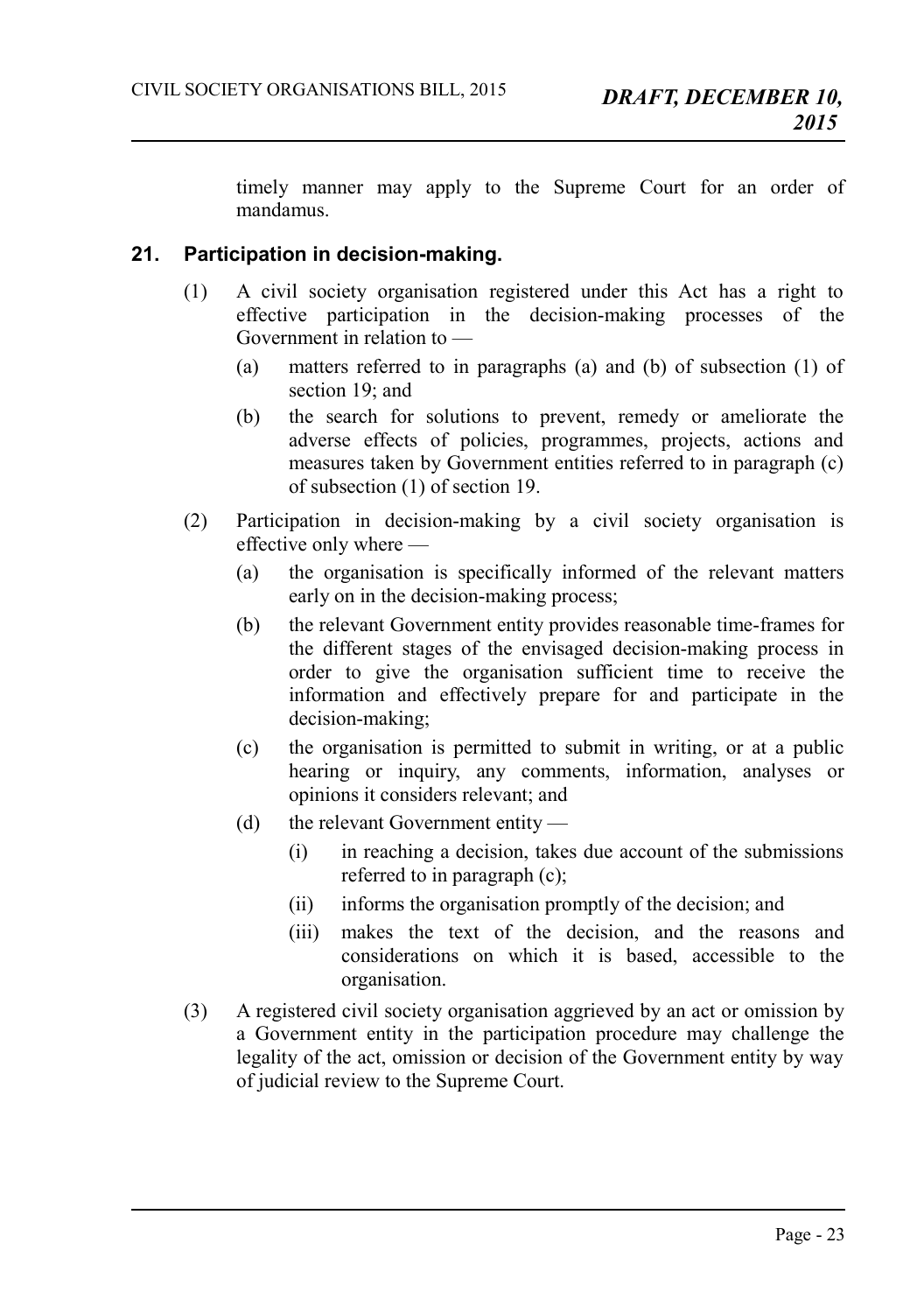#### **22. Rights and privileges of international civil society organisation.**

<span id="page-23-1"></span>An international civil society organisation intending to operate in The Bahamas, unless exempted from the requirement of registration under section 10, is not eligible for or entitled to the rights and privileges referred to in this Part unless —

- (a) it is registered under this Act; or
- (b) collaborates and partners with one or more local civil society organisations whose aims, objects and purposes coincide with the specifics of their proposed projects.

#### **23. Engaging in income-generating projects.**

<span id="page-23-0"></span>A civil society organization registered under this Act may engage in commercial income-generating projects where such activity is —

- (a) authorised by its founding documents; and
- (b) the income generated is used principally for the furtherance of the organisation's aims, objectives and purposes.

#### **24. Freedom of civil society organisations to assemble and associate.**

- <span id="page-23-4"></span>(1) A civil society organisation registered under this Act may in accordance with the Constitution associate with any other civil society organisation, within or outside The Bahamas, for the purpose of forming associations, federation or networks.
- (2) An association, federation or network established pursuant to subsection (1) must register under this Act and, upon registration, the provisions of this Act shall apply to it as if it were a civil society organisation.

## <span id="page-23-3"></span>**PART VI – ESTABLISHMENT OF BAHAMAS CIVIL SOCIETY UNITED AND CIVIL SOCIETY SECRETARIAT**

## **25. Establishment of Bahamas Civil Society United.**

- <span id="page-23-2"></span>(1) There is established for the purposes of this Act an umbrella organisation or apex body of all civil society organisations in The Bahamas registered under this Act to be called Bahamas Civil Society United.
- (2) Bahamas Civil Society United is composed of
	- (a) member representatives from all registered civil society organisations, each organisation being represented by one member only;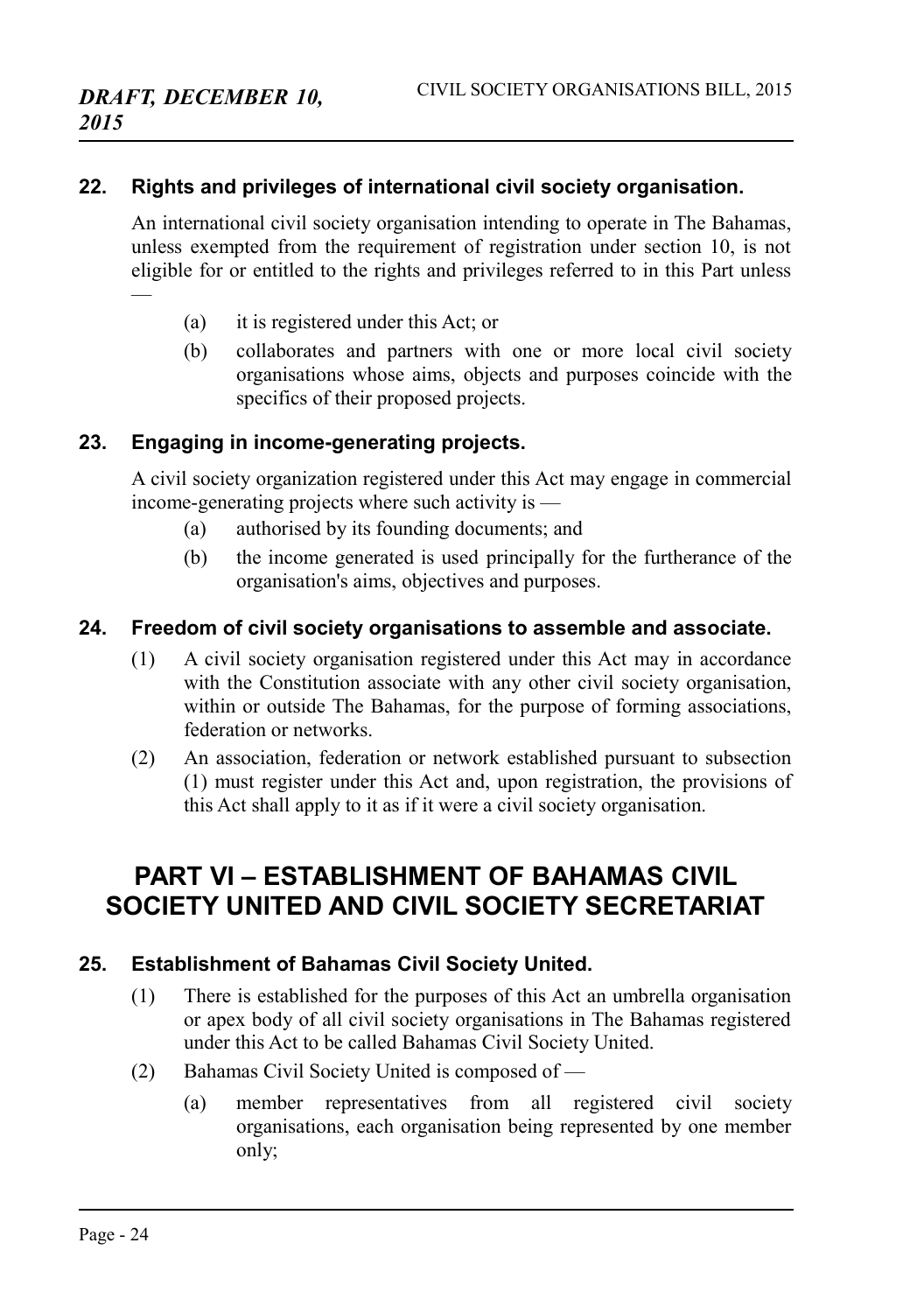- (b) a maximum of twenty observers who shall be non-voting members elected by the member representatives at the first general meeting of  $BCSU$  —
	- (i) for a fixed term of three years; and
	- (ii) from amongst individuals who are not currently members of a civil society organisation in The Bahamas but who have made or continue to make exceptional contributions to the work and development of civil society in The Bahamas.
- (3) BCSU is deemed to be a registered civil society organisation under this Act and shall —
	- (a) within thirty days after the coming into operation of this Act, hold its first general meeting and elect the observer members in accordance with subsection (2)(b);
	- (b) within three months after the coming into operation of this Act, formulate and recommend to the Minister the making of regulations prescribing its Bye-laws.
- (4) The use, after the coming into operation of this Act, of the title and name "Bahamas Civil Society United" or "BCSU" by any other organisation or body of persons in The Bahamas is prohibited.

## **26. Board of Directors.**

—

- <span id="page-24-0"></span>(1) Subject to section 32, BCSU shall be governed by a board of directors, not exceeding nine persons, who are elected at the general meeting of BCSU —
	- (a) by the member representatives from amongst themselves; and
	- (b) for an initial period of three years and, thereafter, in accordance with the Bye-Laws of BCSU.
- (2) The board of directors shall
	- (a) meet at a place of its choosing a minimum of once per month to conduct the business of BCSU;
	- (b) elect from amongst themselves a chairperson and a vicechairperson; and
	- (c) subject to this Act and the regulations, determine its own rules, procedures and agenda for the conduct of board meetings.
- (3) A minimum of five executive board members present shall constitute a quorum of the board of directors and decisions of the board shall be made
	- (a) by simple majority of executive board members present; or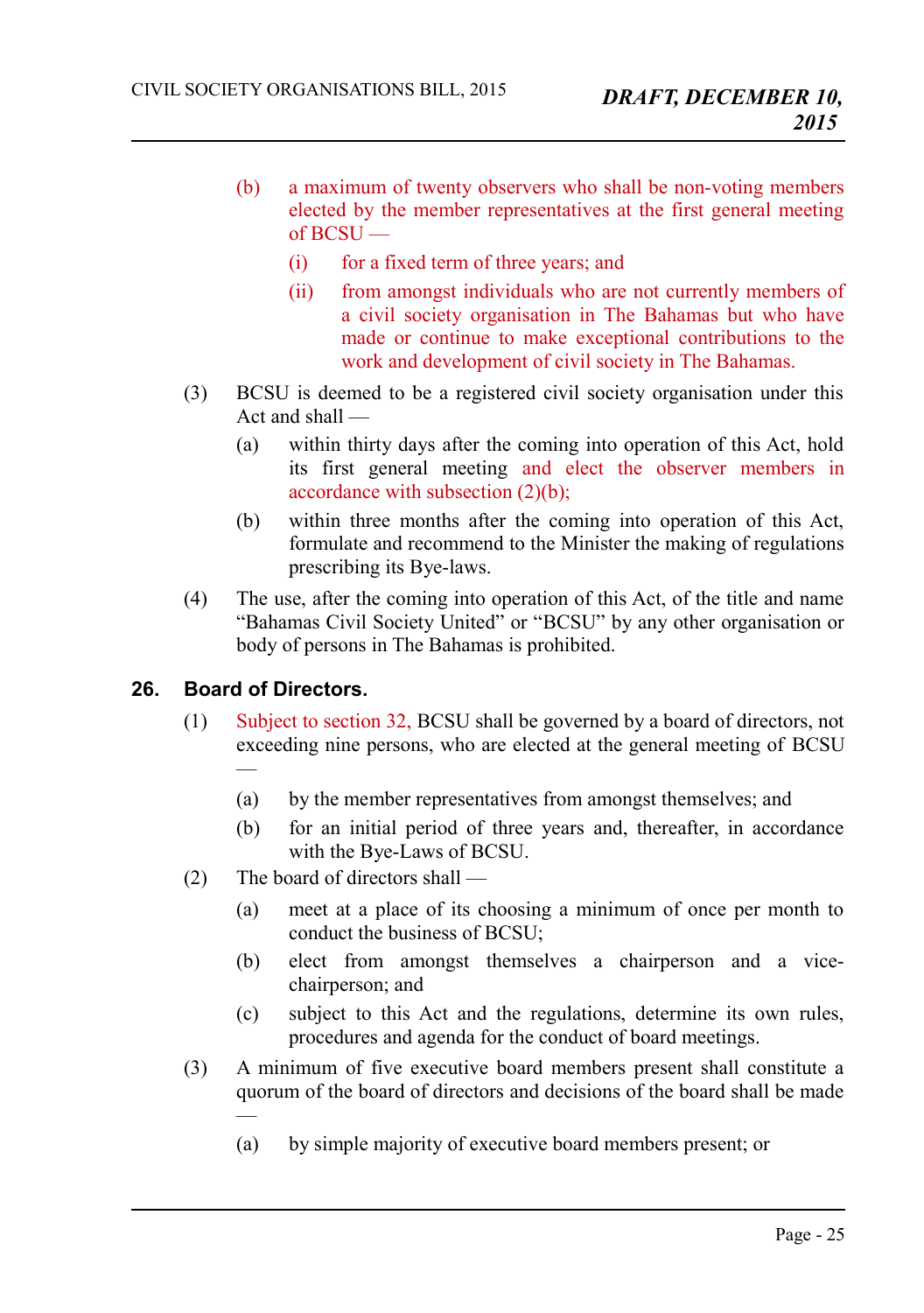(b) where five executive board members only are present, unanimously by the quorum.

#### **27. Observers and invitees at board meetings.**

- <span id="page-25-2"></span>(1) The board of directors may invite an observer or any other person to attend a meeting of the board where the board considers it necessary or desirable to do so.
- (2) The board may request advice and assistance from an observer or invitee in attendance at a board meeting in respect of any matter within such person's knowledge or experience.
- (3) An observer or invitee may take part in the deliberations of the board but shall not vote on any matter.

#### **28. Committees of the board.**

—

- <span id="page-25-1"></span>(1) The board of directors may establish one or more committees of the board to perform such functions as may be delegated to a committee in writing by the board.
- (2) A committee established pursuant to subsection (1) may consist of member representatives, observers, and such other persons as the board considers necessary or desirable.
- (3) The chairman shall designate a member of each committee established under this section to act as the chairperson of the committee.

## **29. Functions, duties and powers of Bahamas Civil Society United.**

- <span id="page-25-0"></span>(1) The functions, duties and powers of Bahamas Civil Society United are to
	- (a) co-ordinate, assist and promote the development of all registered civil society organisations;
	- (b) encourage and support the registration under this Act of civil society organisations generally;
	- (c) establish and maintain a list of all civil society organisations in The Bahamas, registered and non-registered, and represent and be the competent authority for civil society organisations in the administration of this Act;
	- (d) as competent authority, be the clearing-house for information passing from the Government and foreign nations, international organisations and foundations to civil society organisations in The Bahamas; and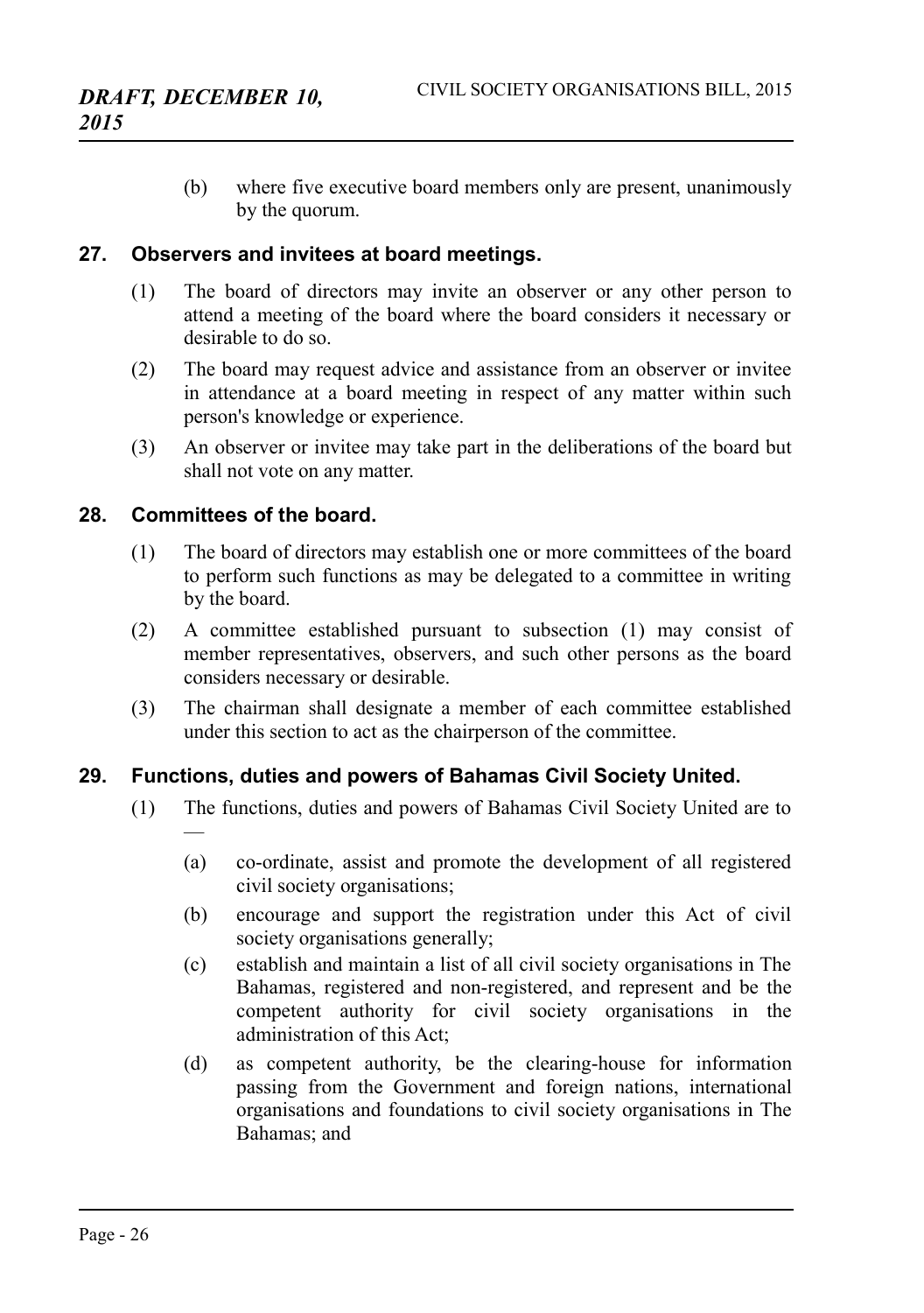- (e) perform such other functions and duties, not being inconsistent with this Act or the regulations, as may be determined by its constituent members.
- (2) The board of directors shall hold general meetings of BCSU at a place of its choosing a minimum of once per quarter and as often as may be otherwise required to fulfil BCSU functions and duties under this Act.
- (3) Subject to this Act and the regulations, BCSU may determine its own rules and procedures for the conduct of meetings of BCSU.

## **30. Officers and staff.**

- <span id="page-26-0"></span>(1) The officers of Bahamas Civil Society United shall consist of the —
	- (a) executive officers, namely the President, Vice-President, Secretary, Assistant Secretary, Treasurer and Assistant Treasurer, elected by the member representatives from amongst the Board of Directors with each member having one vote only; and
	- (b) *ex officio* non-executive officers, including
		- (i) President of The Bahamas Christian Council;
		- (ii) Presidents of the registered National Umbrella Trade Unions in The Bahamas;
		- (iii) Chairman of The Bahamas Chamber of Commerce;
		- (iv) President of The College of The Bahamas; and
		- (v) not more than five persons appointed by the Board of Directors by instrument in writing for an initial term of two years, each in his capacity as head of an umbrella organisation or apex body of an esteemed academic, cultural, social or economic organisation in The Bahamas.
- (2) The executive officers shall be elected at the first general meeting of Bahamas and hold office for an initial term of five years and, thereafter, in accordance with the Bye-Laws of BCSU.
- (3) The board of directors may employ, on terms and conditions as the board thinks fit, such staff of BCSU as may be necessary or desirable for the proper performance of its functions and duties under this Act.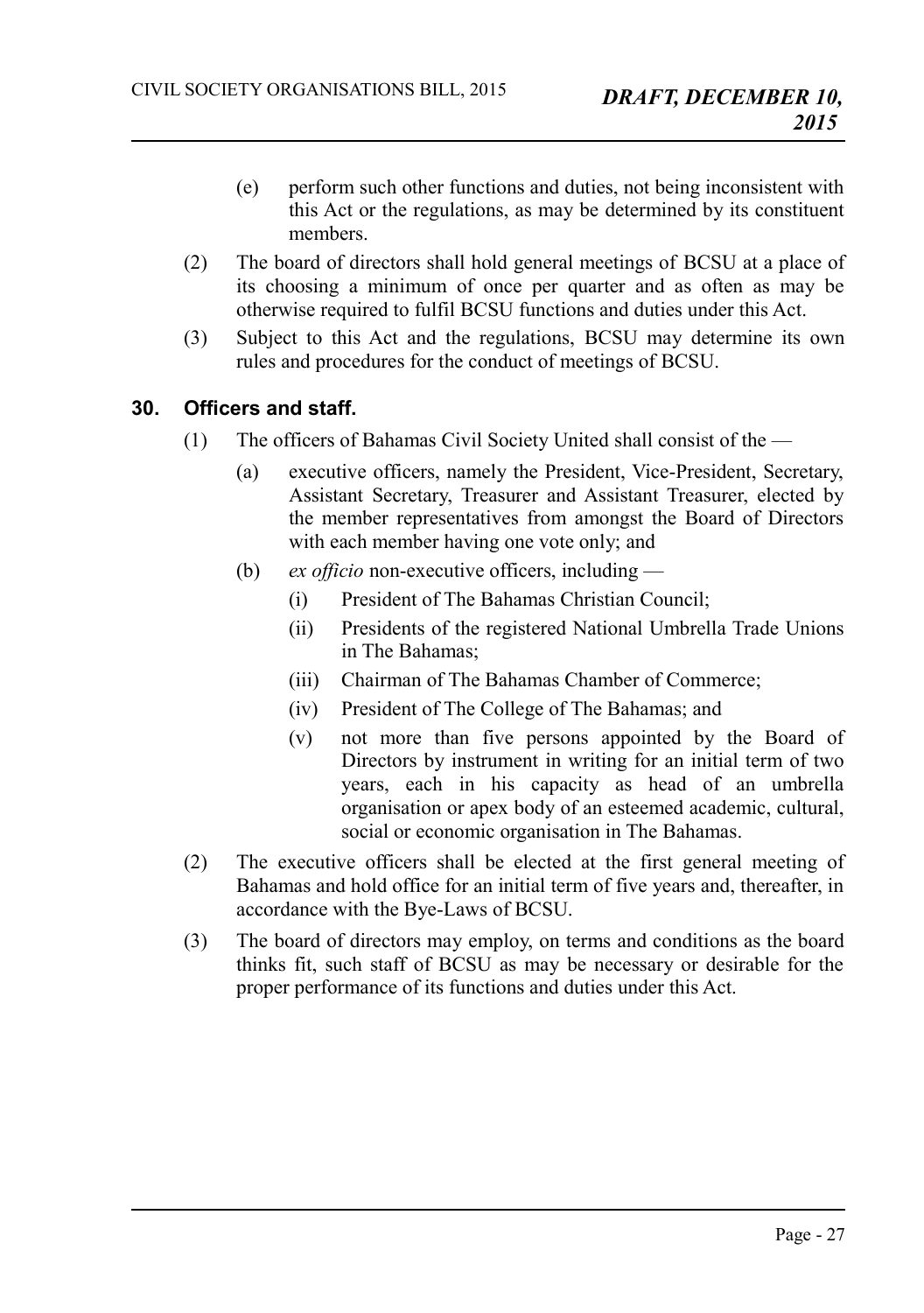## <span id="page-27-2"></span>**PART VII – MISCELLANEOUS**

#### **31. Power of Minister to make regulations.**

- <span id="page-27-1"></span>(1) The Minister may from time to time make regulations for carrying out all or any of the purposes of this Act in accordance with the powers and duties conferred or imposed on the Minister by this Act.
- (2) Without prejudice to the generality of subsection (1), the Minister may in particular make regulations prescribing the —
	- (a) form and content of the certificate of registration referred to in section 9;
	- (b) content of the public register and the manner in which the register may be rectified, amended and maintained;
	- (c) fees payable in respect of services performed and documents issued by the Registrar under or pursuant to this Act;
	- (d) Bye-laws of Bahamas Civil Society United as recommended to the Minister pursuant to section 25(3)(b);
	- (e) criteria and procedure for relief from taxes, duties et al under section 18;
	- (f) procedure for appeals to the Minister from a decision of the Registrar; and
	- (g) nature of anything required under this Act, or that the Minister considers necessary or desirable, to be prescribed.

#### **32. Transitional provisions.**

- <span id="page-27-0"></span>(1) The Registrar General shall act as the Registrar of Civil Society Organisations until such time as a Registrar is appointed in accordance with this Act.
- (2) The members of the first Board of Directors of BCSU shall
	- (a) consist of the members of the board of Civil Society Bahamas, a non-governmental organisation incorporated under the laws of The Bahamas; and
	- (b) hold office for a period of one year, commencing from the date of the first general meeting of BCSU, and shall be eligible for reelection in accordance with section 26(1).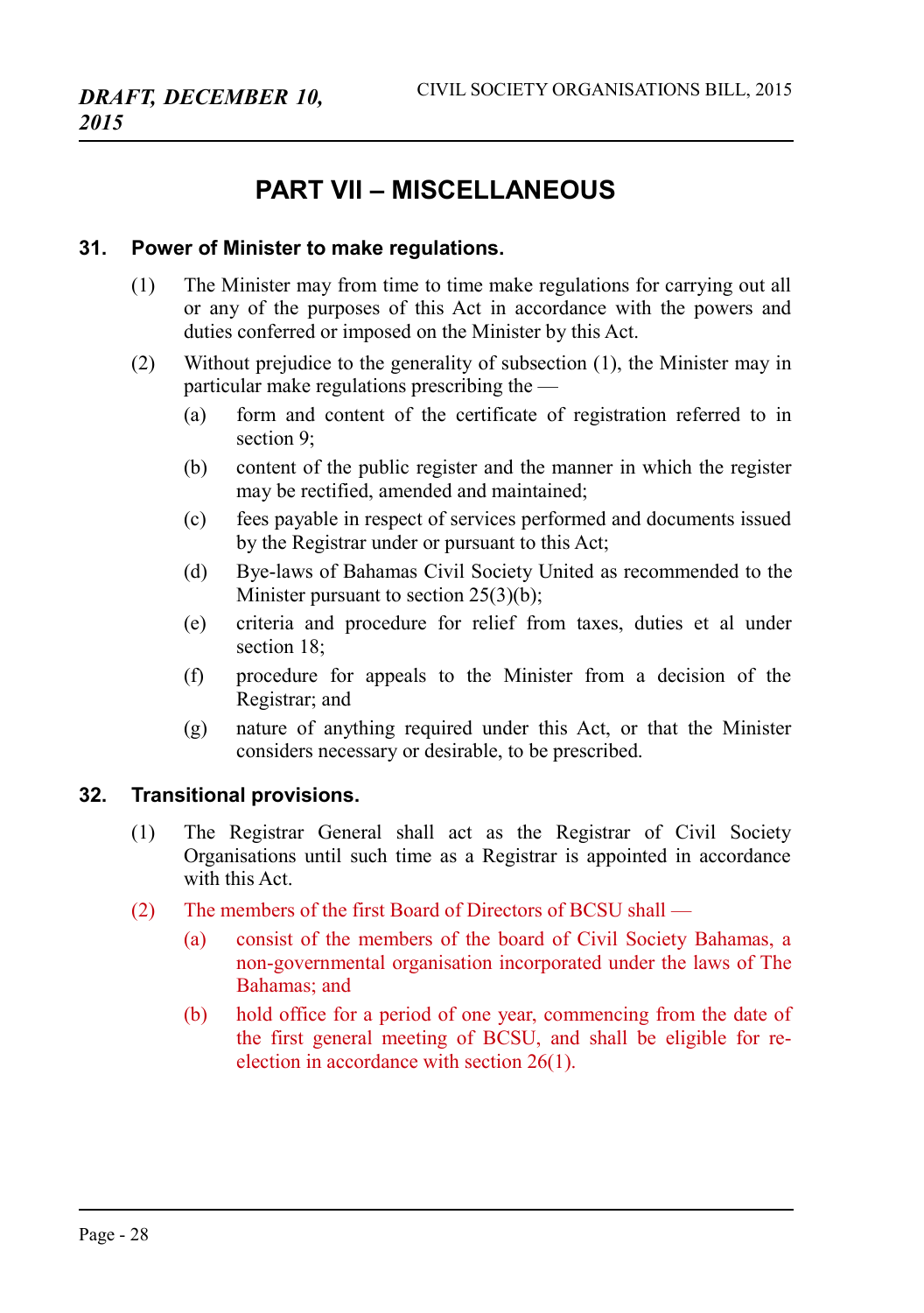## <span id="page-28-0"></span>**OBJECTS AND REASONS**

The purpose of the Civil Society Organisations Bill is to provide for the recognition, registration and regulation of civil society organisations in The Bahamas.

Clause I of the Bill empowers the Minister to appoint a date for its commencement once enacted.

Clause 2 defines key words and phrases used in the Bill.

Clause 3 clarifies the purpose of the Bill.

Clauses 4 to 6 provide for the mission, attributes and types of civil society organisations.

Clause 7 establishes the public offices and posts of Registrar of Civil Society Organisations and Deputy Registrar of Civil Society Organisations respectively.

Clauses 8 to 12 provide for the registration of civil society organisations, cancellation and suspension of registration, and the rights and privileges of registered civil society organisations.

Clause 13 provides for the Registrar to maintain a register of civil society organisations to be kept open to the public.

Clause 14 provides for the role of the board of directors of a registered civil society organisation.

Clause 15 provides for the appointment and role of the executive officer and other staff of a civil society organisation.

Clause 16 mandates that a civil society organisation keep reliable accounting records, and submit annual statements of accounts to the Registrar.

Clause 17 provides for the role, functions and duties of the Minister in relation to civil society organisations and, in particular, for the Minister to lay in Parliament the Minister's annual budget and annual report on civil society organisations.

Clause 18 establishes the Civil Society Secretariat as a unit within the Ministry of the Minister responsible for civil society organisations and provides for the role and responsibility of the Director.

Clauses 19 to 21 provide for a civil society organisation to have rights and privileges of relief from certain taxes and duties, access to information, and participation in decision-making.

Clause 22 provides for the rights and privileges of an international civil society organisation.